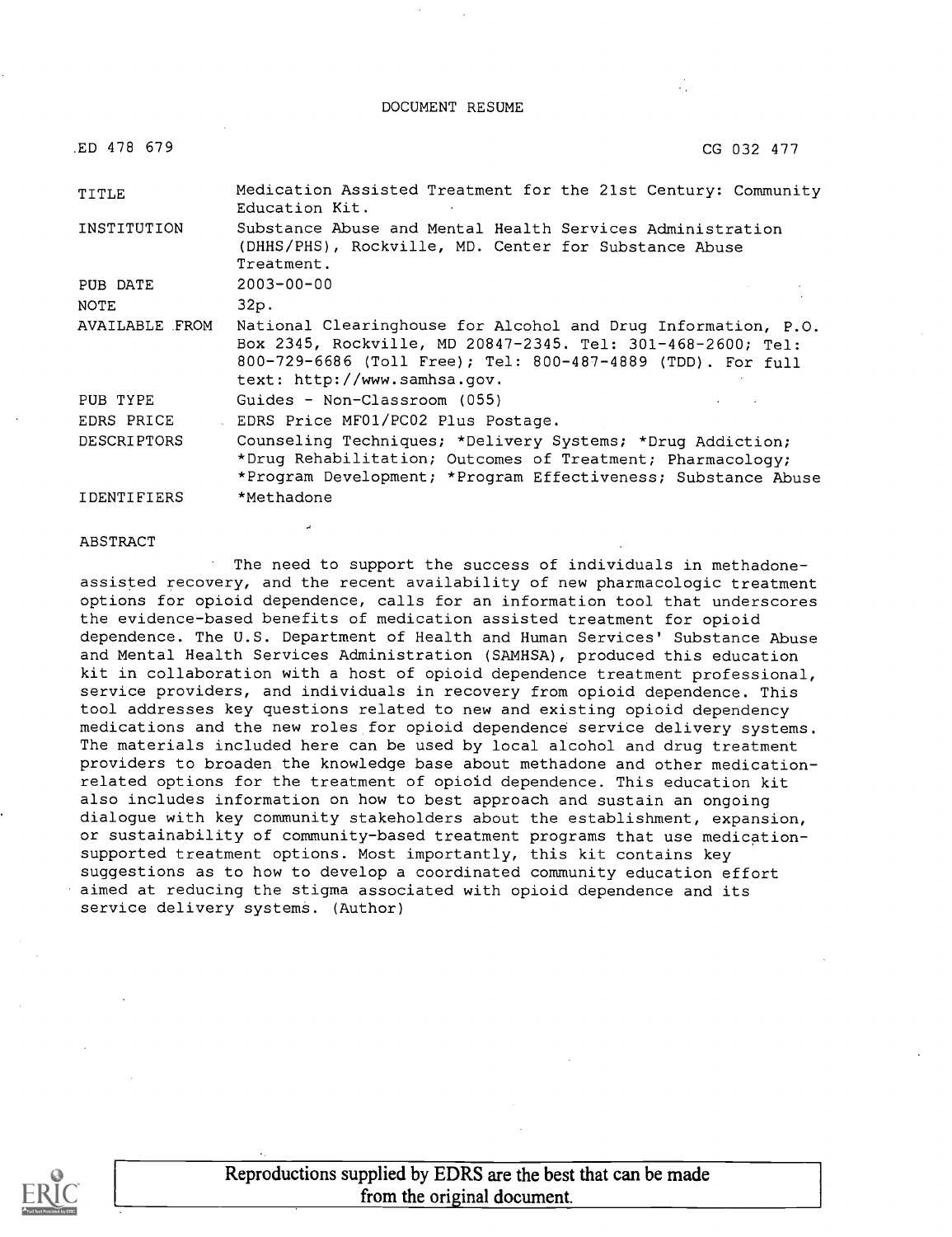## Medication Assisted Treatment for the  $21^{st}$  Century

## Community Education Kit

U.S. Department of Health and Human Services Substance Abuse and Mental Health Services Administration Center for Substance Abuse Treatment www.samhsa.gov

U.S. DEPARTMENT OF EDUCATION Office of Educational Research and Improvement EDUCATIONAL RESOURCES INFORMATION

- CENTER (ERIC) This document has been reproduced as received from the person or organization originating it.
- Minor changes have been made to improve reproduction quality.
- Points of view or opinions stated in this document do not necessarily represent official OERI position or policy.



#### 18ST COPY AVAILABLE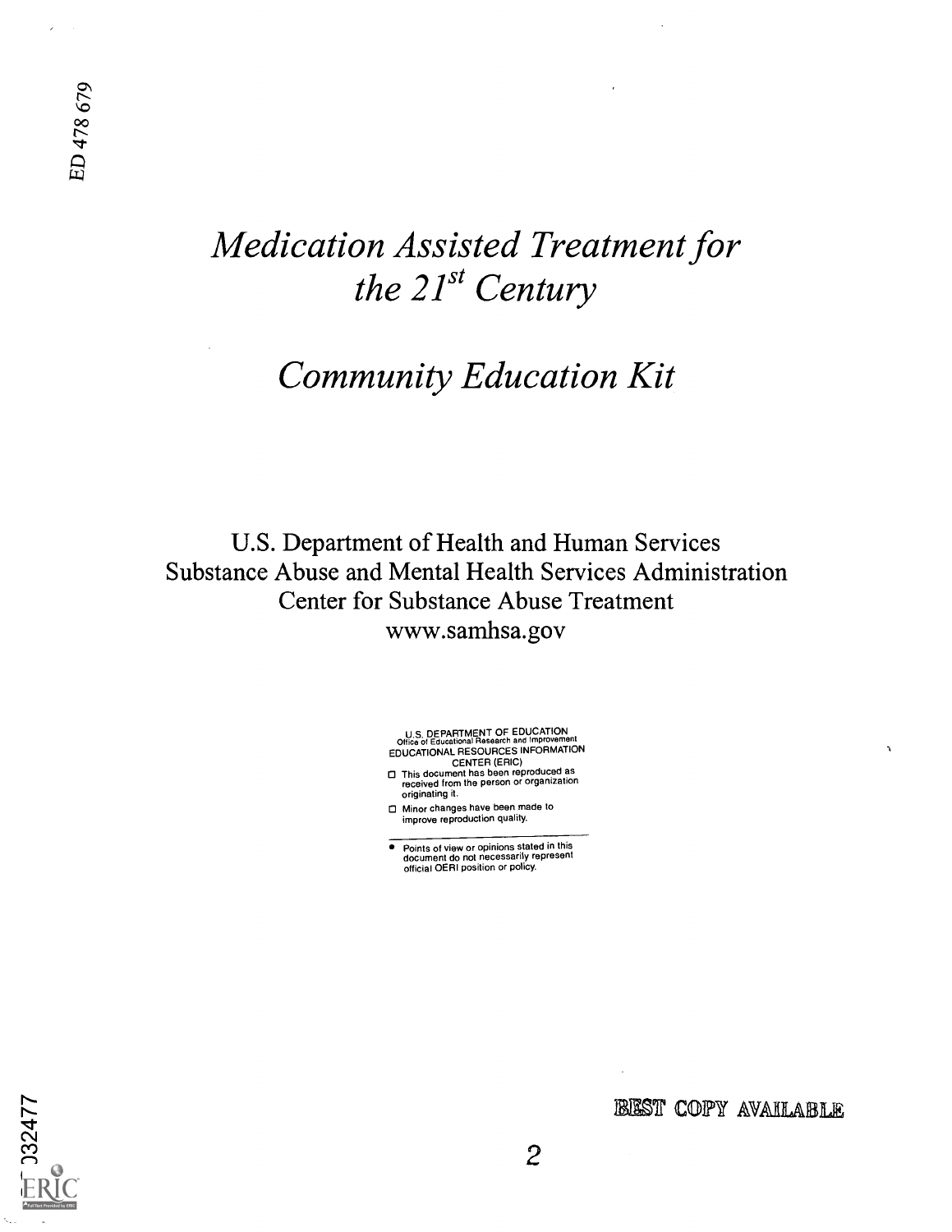# Introduction: Usefulness of This Community Education Kit

Anybody can be addicted to opiates... College students, fashion models, stockbrokers... Your next door neighbor... Your own child...

The need to support the success of individuals in methadone-assisted recovery, and the recent availability of new pharmacologic treatment options for opioid dependence, calls for an information tool that underscores the evidence-based benefits of medication assisted treatment for opioid dependence.

The U.S. Department of Health and Human Services' Substance Abuse and Mental Health Services Administration (SAMHSA), produced this education kit in collaboration with a host of opioid dependence treatment professionals, service providers, and individuals in recovery from opioid dependence. This tool addresses key questions related to new and existing opioid dependency medications and the new roles for opioid dependence service delivery systems.

U.S. DEPARTMENT OF HEALTH AND HUMAN SERVICES Substance Abuse and Mental Health Services Administration Center for Substance Abuse Treatment wn.samhsa.gov

 $\mathcal{M}_{\mathcal{L}_1,\mathcal{L}_2}$  ,  $\mathcal{L}_2$ 

The materials included here can be used by local alcohol and drug treatment providers to broaden the knowledge base about methadone and other medication-related options for the treatment of opioid dependence. This education kit also includes information on how to best approach and sustain an ongoing dialogue with key community stakeholders about the establishment, expansion, or sustainability of community-based treatment programs that use medication-supported treatment options.

Most importantly, this kit contains key suggestions as to how to develop a coordinated community education effort aimed at reducing the stigma associated with opioid dependence and its service delivery systems.

<u>Medication</u> Assisted eatment  $21$ st Century

3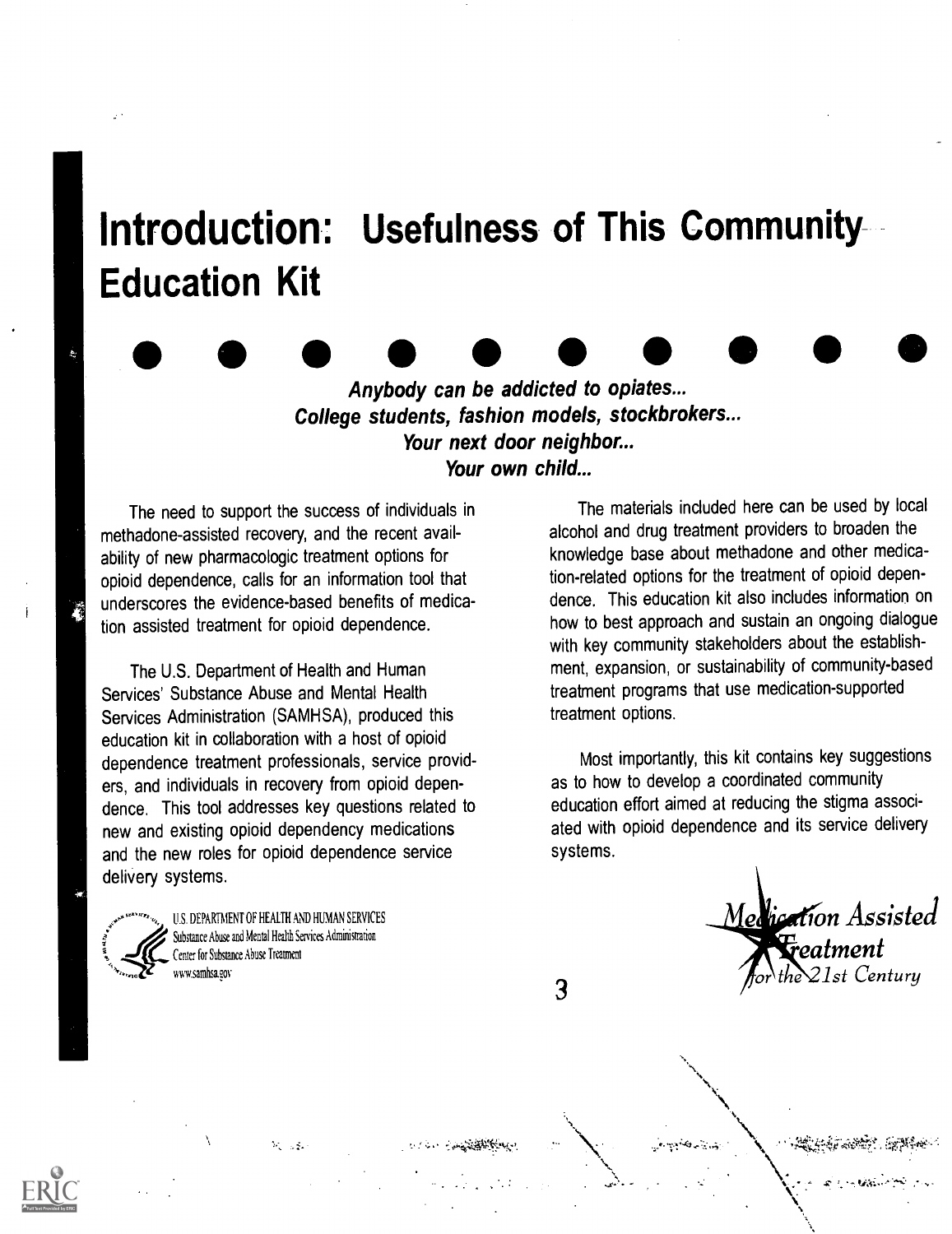SAMHSA's Center for Substance Abuse Treatment's Changing the Conversation: National Treatment Plan Initiative to Improve Substance Abuse Treatment, published in 2000, recognized that stigma surrounding drug use is an obstacle to treatment. Moreover, stigma associated with drug use and dependence supports a set of negative beliefs or attitudes that often impedes those who are in recovery from realizing their full potential and discourages those who are in need of treatment from seeking help. This education kit provides the knowledge necessary to dispel negative public attitudes, and points the way for supporting those in recovery. We hope that its message is well received in your community.

#### **Disclaimer**

The views and opinions expressed are those of the contributors and reviewers and do not necessarily reflect the official position of the Center for Substance Abuse Treatment (CSAT), Substance Abuse and Mental Health Services Administration (SAMHSA), U.S. Department of Health and Human Services (HHS). The guidelines proffered in this document should not be considered as substitutes for individualized client care and treatment decisions.

#### Public Domain Notice

All material appearing in this education kit except that taken directly from copyrighted sources is in the public domain and may be reproduced or copied without permission from SAMHSA/CSAT or the authors.

#### Electronic Access and Copies of Publication

Do not reproduce or distribute this publication for a fee without specific, written authorization from SAMHSA's Office of Communications. Copies may be obtained free of charge from SAMHSA's National Clearinghouse for Alcohol and Drug Information (NCADI), (800) 729-6686 or (301) 468-2600; TDD (for hearing impaired), (800) 487-4889, or electronically through the following Internet World Wide Web site: www.samhsa.gov/centers/csat/csat.html.

#### **Acknowledgments**

4

Numerous people contributed to the development of this education kit with the Substance Abuse and Mental Health Services Administration (SAMHSA), U.S. Department of Health and Human Services (HHS). The information contained in this education kit was compiled and edited by American Association for the Treatment of Opioid Dependence Public Relations Committee members and affiliates: Dorrie Burke; William Gouldman; Susan Guercio; Herman Joseph, Ph.D.; Dan McGill; and Gerry Migliore.

In addition, special thanks to the following individuals for providing a field review of the materials. Reviewers include Jay Clarke, Virginia Association of Methadone Advocates; Thomas Davis, Maryland Drug and Alcohol Council; Eric Ennis, Addiction Research and Treatment Services, University of Colorado School of Medicine; Ron Jackson, M.S.W., Evergreen Treatment Services, Seattle, Washington; Herman Joseph, Ph.D., Senior Researcher, New York State Office of Alcoholism and Substance Abuse Services; Dan McGill, New York State Office of Alcoholism and Substance Abuse Services; Laura McNicholas, M.D., Ph.D., VA Medical Center, University of Pennsylvania; and Deb Rienhimer, Maryland State Methadone Authority.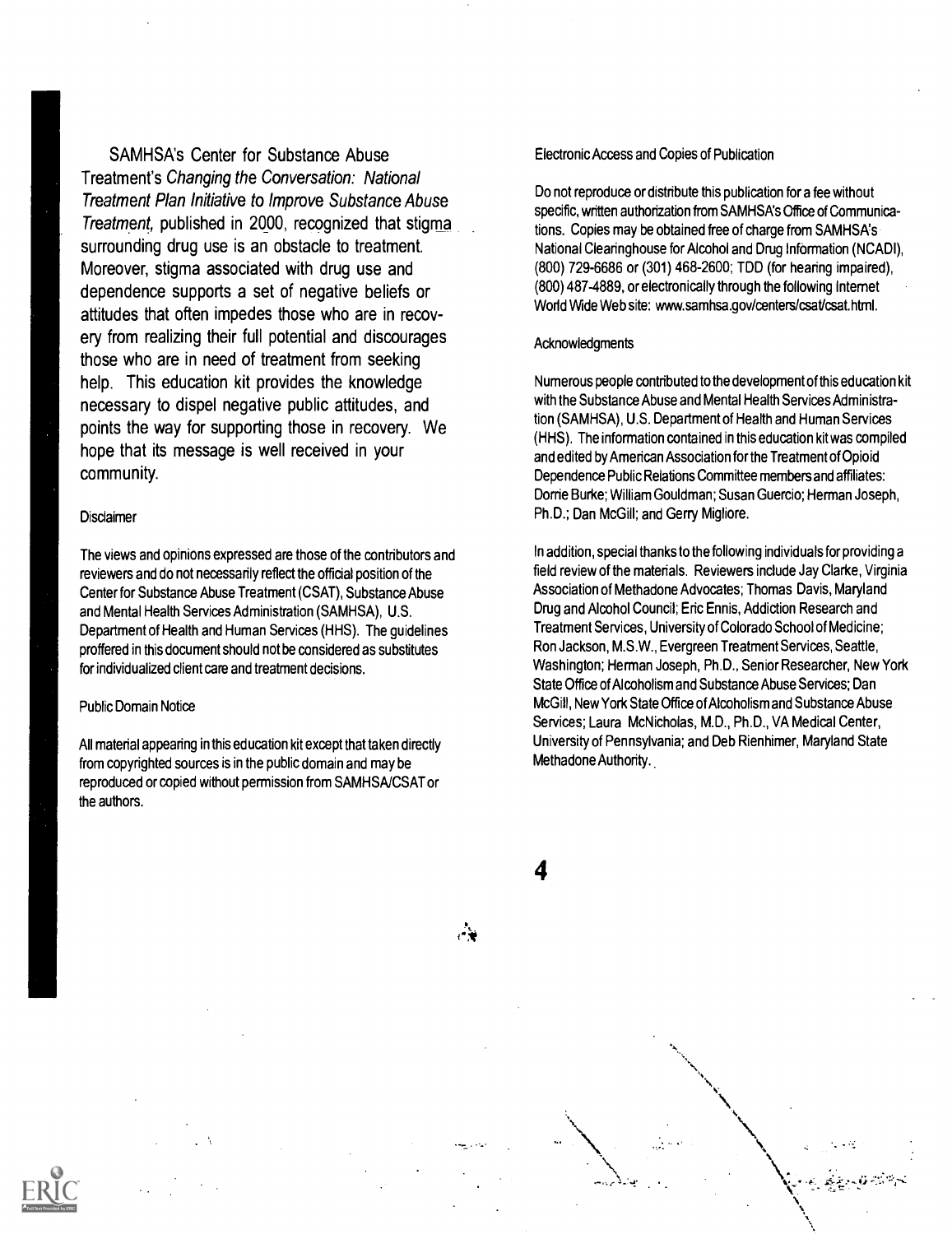## Public Relations Inside Treatment Facilities II <sup>I</sup>

Good public relations begin at home. A public relations program engenders a sense of personal responsibility for successful treatment and helps counteract stigma.

- .4"41,

方

## Public Relations with Staff and Other Professionals

- Create a Mission Statement: Provide a clear sense of direction and purpose within the organization. Keep treatment patient-focused and keep clinicians and administrators on track in program development.
- Develop Personal Relationships with Referral Agencies: Be available and responsive to agencies that are new to working with patients in opioid pharmacotherapy treatments by providing support and in-service training.

## Public Relations with Patients

Accreditation requires, and quality opioid pharmacotherapy treatment includes, a plan for input from patients to assure patient involvement in treatment planning and improvements in the practices and policies of the organization.

Medication assisted treatment programs need to foster a patient-based treatment environment in which patients understand and are fully part of the care they receive.



U.S. DEPARTMENT OF HEALTH AND HUMAN SERVICES Substance Abuse and Mental Health Services Administration Center for Substance Abuse Treatment mv.samhsa.gov

- Create a Patient Committee to:
	- Advise on policies and procedures.
	- Participate in public education projects and programs support initiatives.
	- Encourage civic involvement.
	- Involve recovery patients in the agency's community and media relations to counteract stigma.
- Empower Patients in Their Treatment:
	- Conduct patient satisfaction surveys.
	- Introduce and encourage participation in medication assisted treatment advocacy groups.
	- Establish and support open self-help groups, such as a Methadone Anonymous and/or Narcotics Anonymous meetings.
	- Provide patient recognition ceremonies.
	- Provide updates as program rules and services change.

Medication Assisted  $\frac{1}{T}$ eatment 21st Centuru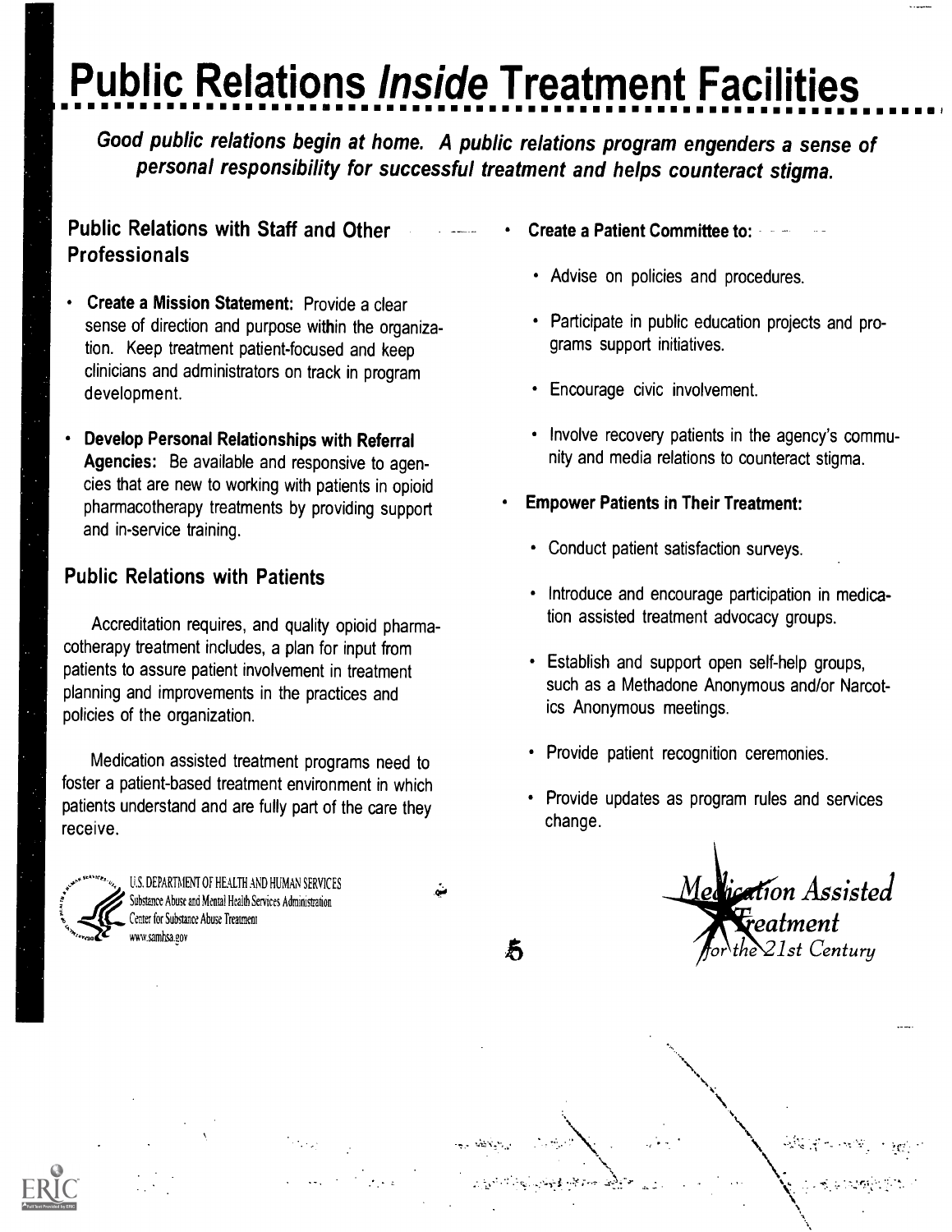## Public Relations with and for Families

A satisfied family member is your best spokesperson in support of medication assisted treatment.

- Educate family members about the program's services and the principles of medication assisted treatment.
- Invite family members to be involved in education efforts to promote the benefits of medication assisted treatment.



6

**For the Book** 

 $\frac{1}{2}$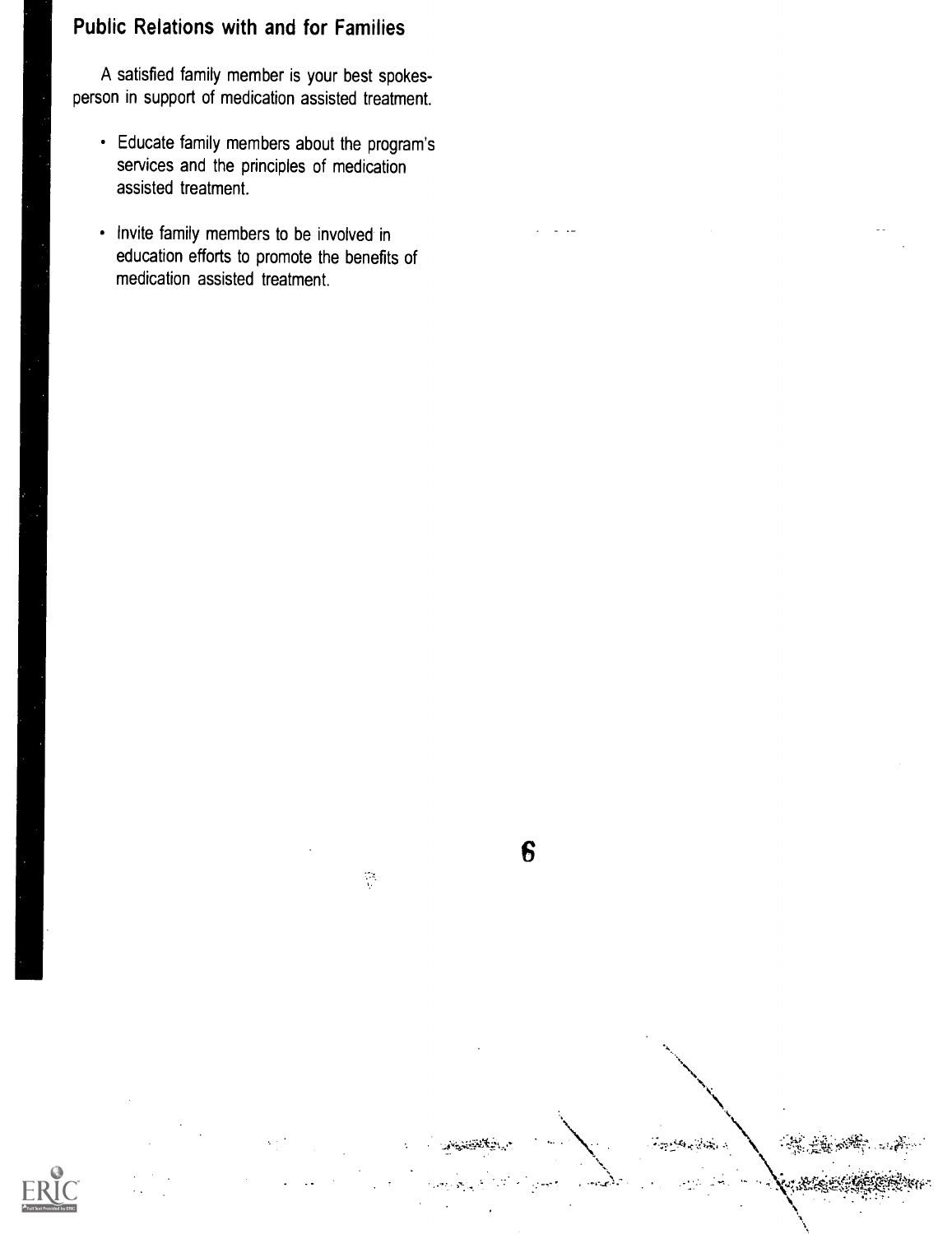# Establishing Community Relations

Treating patients is treating communities, as well. Many opioid pharmacotherapy treatment programs do, and others can, enjoy a positive and naturally occurring relationship with their "community-at-large."

## Why Community Relations?

- Patients Reflect Their Communities: Patients mirror their communities' needs for adequate health care, employment, economic viability, basic safety, housing, and education. Quality care for patients means promoting patient reintegration, acceptance, and success of patients. It means understanding community values, needs, and resources, and working collaboratively with community members and organizations.
- Programs Affect Community Life: Programs impact community health, education, and wellbeing, and are uniquely positioned to provide resources.

## Proactive Community Relations Plans

Medication assisted treatment programs that have proactive community relations plans help place their programs in the mainstream of community services. Proactive plans establish ongoing relationships with community leaders and organizations to further the interests of patients and communities.

### Set Community Relations Mission, Goals, and Protocols:

- Learn about community structures. Know who represents and leads the community in government, business, health, education, and other community systems. Identify ways that the program can partner with these groups to help meet community needs.
- Designate program staff as community liaisons or coordinators.
- Actively participate in your network of services.
- Recruit and hire qualified personnel from the community.
- Establish feedback mechanisms to hear, monitor, and effectively follow up community concerns about program impact. Address such issues as loitering near the clinic, and work closely with local law enforcement to address these and other community concerns.
- Establish a community-based Board of Directors or Advisory Council.

Medication Assisted Freatment  $21$ st Century

U.S. DEPARTMENT OF HEALTH AND HUMAN SERVICES<br>Substance Abuse and Mental Health Services Administration Substance Abuse and Mental Health Services Administration Center for Substance Abuse Treatment www.samhsa.gov

7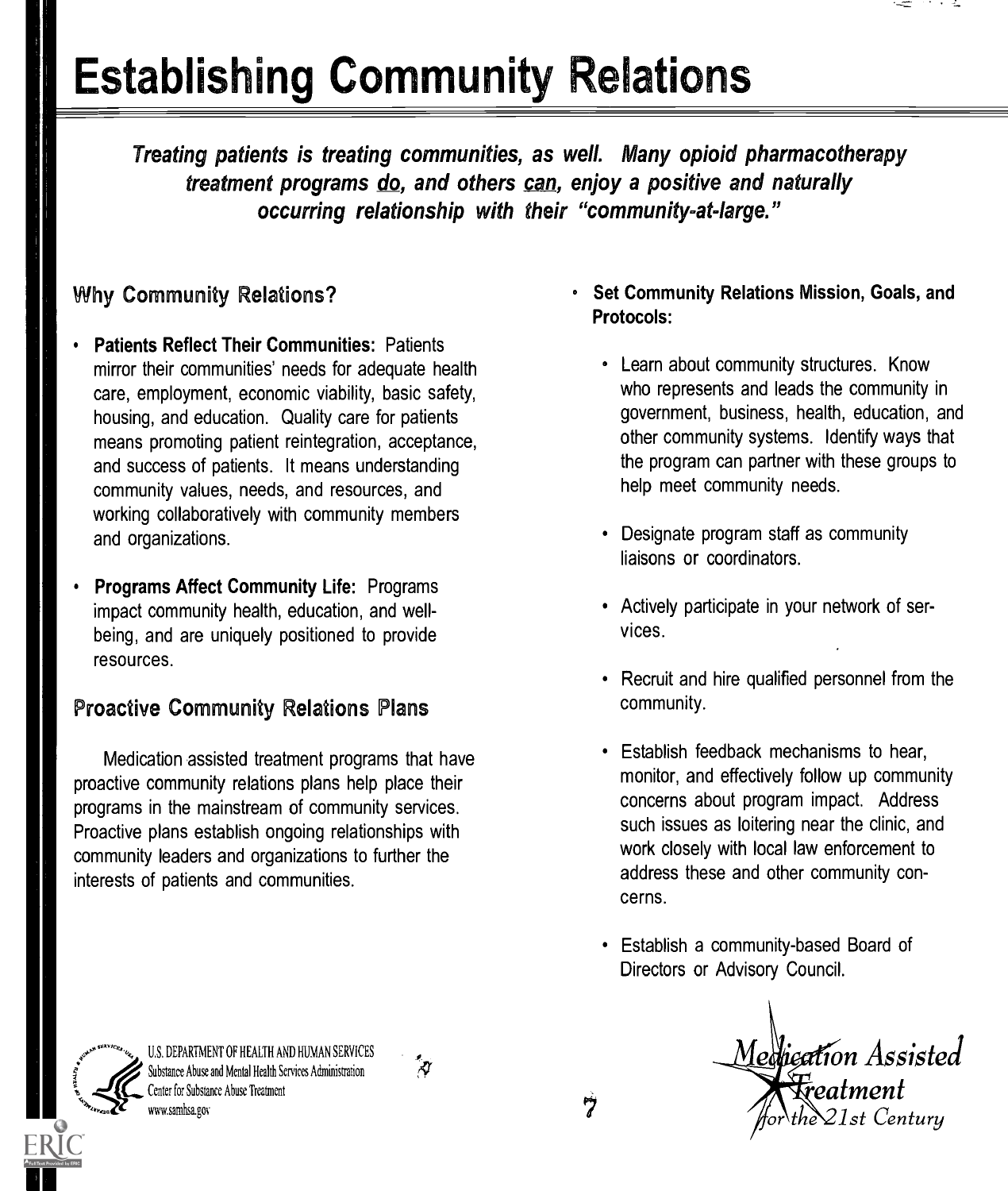- Collaborate with the Community to Identify Appropriate Sites for Treatment Facilities:
	- Acquire knowledge of all laws and regulations pertaining to new clinic siting, relocation, or expansion.
	- Consult with community leaders and planning agencies to identify potential program sites.
	- Provide an ongoing forum to discuss and address community concerns.
	- Assure quality physical plant design and a clean, professional external appearance.
	- Establish convenient program hours that do not impede community traffic.
	- Maintain a "barrier-free" facility that does not impede pedestrian or vehicular flow in the program vicinity.
- Open Dialogue with Community Leaders:
	- Contact and communicate with elected representatives, human services agencies, business organizations, local police and law enforcement, and the faith community.
	- Establish a community liaison or advisory group that meets to share and exchange information about the program and to discuss issues of mutual concern.
- Host community liaison events to allow community interaction with program staff and patients.
- Participate in community forums.
- Proactively Serve the Community-at-Large:
	- Promote accurate information about substance abuse and addiction treatment.
	- Develop a volunteer corps to assist with community development and enhancement activities.
	- Sponsor community events.
	- Form a speakers bureau.
	- Publish informational brochures and/or a newsletter.
	- Engage patients and staff in collaborative community improvement projects.
	- Serve on community health and social services boards.
	- Encourage staff and patients to join community organizations.
	- Conduct effective media relations. See "Media Relations and Outreach" in this kit.

8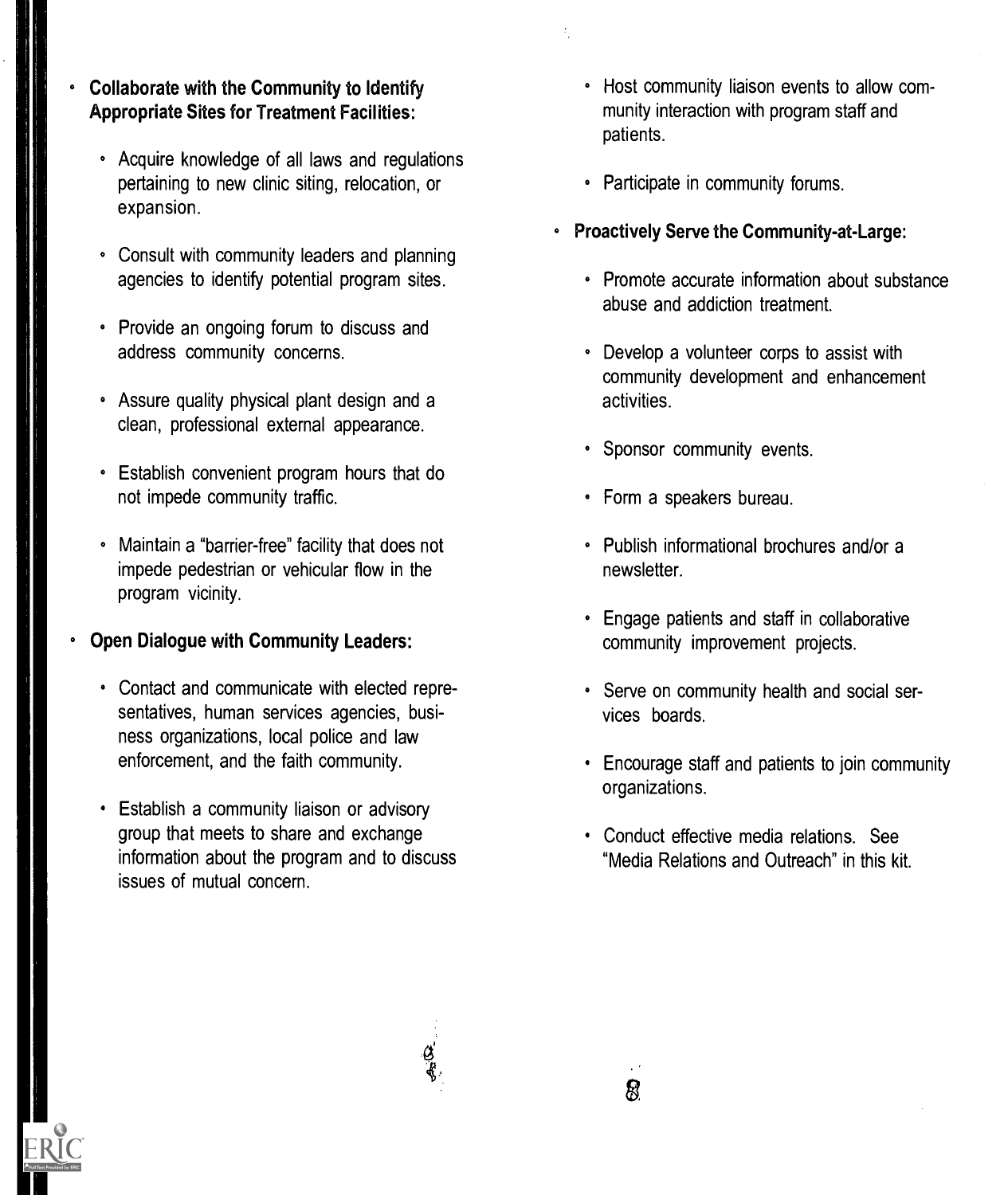# Relations and Outreach

Successful media relations and outreach enhance the image of an agency, contribute to the public's understanding of the program's mission and quality of care, and generate community support.

## The Value of Media Relations

p.  $\bullet$  $\bullet$  $\bullet$  $\bullet$  $\bullet$  $\bullet$ 

----------------

. . . . . . .

 $\ddot{\bullet}$ 

----<br>---

.....

 $\bullet$  $\bullet$  $\bullet$  $\ddot{\bullet}$  $\bullet$ 

Outreach to the media can generate positive focus on a program's mission and quality of care. Media exposure demystifies treatment, counteracts stigma, enhances program image, and improves the potential for a more balanced reaction when negative incidents or views threaten to undermine patients, the program, or treatment.

## Adopting Media Strategies

An array of approaches may be incorporated into a treatment program's media campaign.

- Identify Media Outlets and Publications:
	- Identify and get to know reporters, editors, and radio/television producers who have knowledge of, or report on, health, health care, social welfare, and/or treatment issues and developments.
	- Offer your expertise to reporters, editors, and radio and television stations as a credible source on treatment issues and developments.
	- Radio, particularly "all news" stations, is the most effective media for airing "breaking news" stories.
	- Utilize community newspapers and ethnic press.
		- U.S. DEPARTMENT OF HEALTH AND HUMAN SERVICES Substance Abuse and Mental Health Services Administration Center for Substance Abuse Treatment  $\mathbf{v}$ wv.samhsa.gov
- Pitch a Story: A good story about treatment and patients portrayed through the media can both educate and promote program support. Broadcasters are looking for unique and interesting stories.
	- The best stories tie the personal concerns of the public to the positive activities of the program.
	- Generate media interest and maximize potential for coverage through a pitch that reflects newsworthiness, emphasizes something people in the community would want to know and/or has relevance to current community events or concerns.
- Develop Fact Sheets Useful Tools for Encounters with the Media: Provide media sources with figures and basic information that will be useful in preparing their stories.
	- Prepare program fact sheets of one or two pages of clearly presented program information including the mission, program description, including history and types of services offered, and data on patients served.
	- Interact with the local health department to get accurate data to prepare general fact sheets on health status trends, including addiction. Include brief descriptions or "bullets" on local addiction and health-related or social issues.

Medpeation Assisted  $\bar{\bar{\textbf{\textit{r}}} }$ eatment  $\lambda$ 1 $\geq$ 1st Century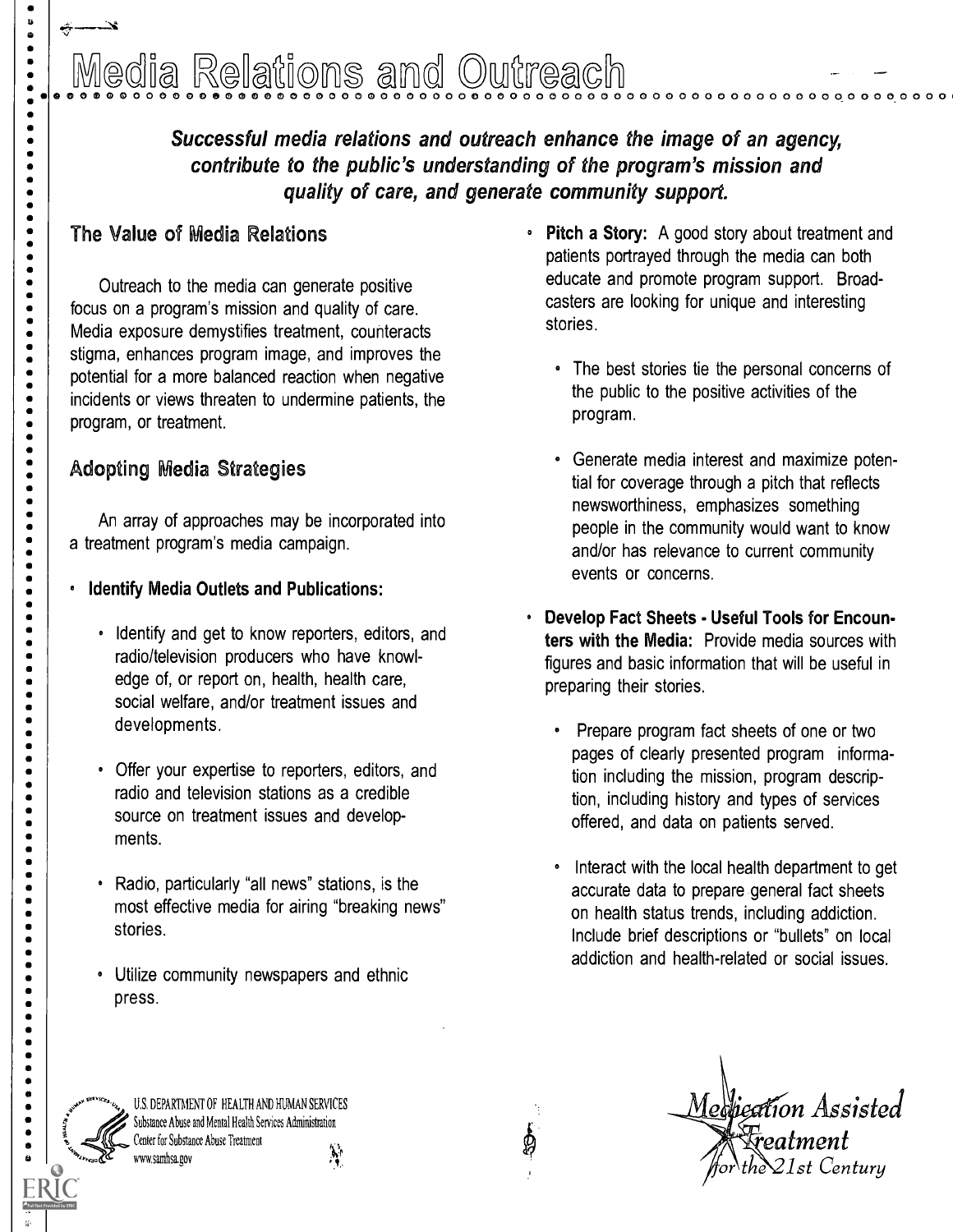Develop a program web site and include the organization's history, mission, programs and services, outcomes, admission requirements, activities, hours of operation, and driving directions.

 $\bullet$ 

 $\begin{array}{c} \bullet \\ \bullet \\ \bullet \\ \bullet \end{array}$ 

 $\bullet$ 

.......

-------<br>-----

- Write Letters to Newspaper Editors: Bring attention to important treatment issues by responding to newspaper articles that may affect your program or patients.
	- Send letters to the editor within 48 hours of appearance of the original article to maximize probability of publication.
	- Make letters brief, succinct (250 words or less), and clearly tied to issues presented in the article.
- Place Op-Ed Pieces: Most newspapers publish opinion columns opposite their editorial page. The op-ed page is an excellent place to raise awareness of important issues about treatment and recovery.
	- Identify the news publications in the program's community that publish op-ed pages and learn about their publication policies and criteria.
	- Introduce the op-ed at a time when opioid dependence is a hot topic in the community, such as local special events or a conference in the community.
	- Submit the op-ed piece with a cover letter that identifies the author, affiliation, and description of the author's expertise. Include background information about the provider agency, a statement of the topic, and why the views are important.
- $\bullet$ Issue Press Releases: Many news stories are triggered by a timely press release. Press releases provide the opportunity to publicize and promote knowledge about the program treatment modality, or specific activities. The best time to get news coverage of a public interest story or  $\mathbf{10}$

event is on the weekend, which is a "slower" news time, so time press releases accordingly. Examples of noteworthy press releases:

- The introduction of new services, significant changes to existing services, or dedication of a new facility.
- The appointment of a new director or highlevel staff person.
- Receipt of a grant or donation.
- Promotion of the local impact of a national event.
- Unique research findings or outcomes at the program, or a grant to conduct research.
- Formation of a special task force.
- Presentation of special seminars, fairs, conferences, or workshops open to community members, or featuring an expert lecturer or speaker of local or national prominence.
- Plans for local activities and events to tie into celebration of a well-known day, week, or month.
- Receipt or conferring of honors or awards to or by the organization, its staff, or its patients.
- Details of a specific, unique program offered to patients or community.
- Agency commitment to the community to identify available community-based services.
- Human interest story about a particular patient's noteworthy treatment success or accomplishment.
- Brief human-interest story of a unique, effective intervention between the provider and patients.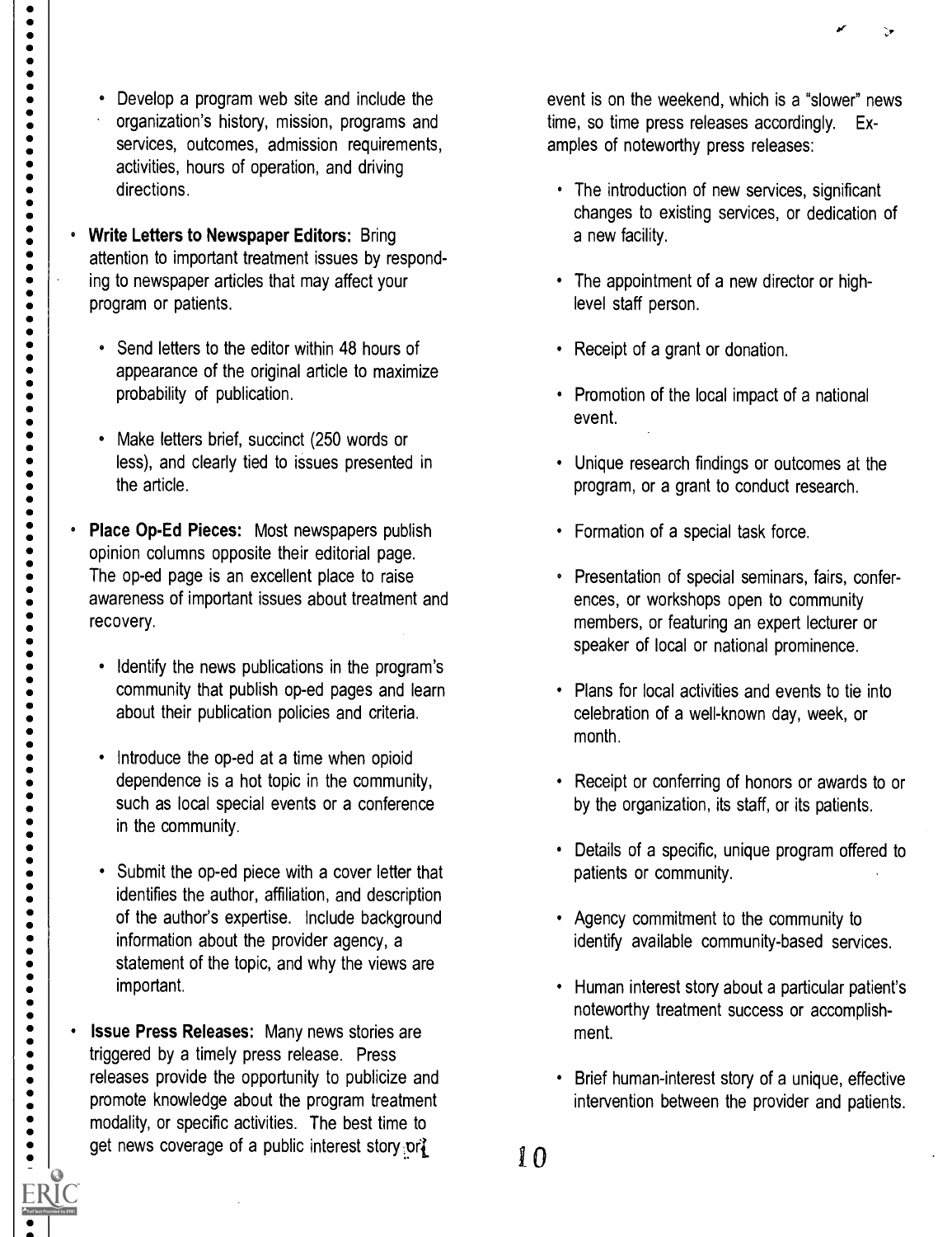## Press Release Tips

 $\begin{array}{c} \bullet \\ \circ \\ \bullet \\ \bullet \end{array}$ 

----------

 $\bullet$  $\bullet$ 

-----<br>----

 $\bullet$ 

. . . . . . . .

---------

 $\bullet$ 

-------<br>-----

.................................

 $\begin{array}{c} \bullet \\ \bullet \\ \bullet \end{array}$ 

- Follow the standard format of press releases no more than two pages, double-spaced, short sentences and paragraphs, reproduced on official organization letterhead, with name and phone number of a contact. Refer to the Sample Press Release in this kit for specific format specifications.
- Be sure the press release is professional and accurate. Answer the five questions  $-$  "who, what, where, when, and how?" Avoid using slang or technical terms, or explain them if necessary. Spelling, statistics, names, and titles should be accurate. Editorial comments or other opinions are expressed only in direct quotes.
- Use photographs or visuals to enhance or depict the information presented in the press release. Attach a caption to the photo. Use of patient's photos, name, identity, or likeness requires prior written authorization from the individual.
- Distribute press releases to local print (including neighborhood weekly newspapers), radio, and television reporters in the community. Follow up to encourage them to write or air a story. Try to schedule an interview with an official or representative of the provider organization.
- Develop and Place Radio Public Service Announcements: Public Service Announcements (PSA) provide free air time if used to promote a nonprofit organization or public service. Stations often will accept pre-written scripts from organizations.
- Contact local radio stations to identify Public Affairs Directors and policies or options for submission of PSAs and underwriting opportunities.
- Script brief and to the point PSAs. Include a phone number that can be used to find out more about treatment services. Fax or mail copies of PSA scripts along with an agency contact name and telephone number. Sample 30-second and 15-second radio PSA scripts available for use are in this kit. See Sample PSAs.
- Use Press Clips, Fact Sheets, Press Releases, and Public Service Announcements to Build Constituencies: Collect and document published or transcripted media reports, fact sheets, press releases, PSAs, and other forms of media outreach such as interviews, and share them with program constituents. Distribute them to local community leaders, government, civic and elected officials, and colleagues to highlight your media outreach and program accomplishments.
- Responding to Media Inquiries/Working with the Press: As an outgrowth of providing service to the public, directors of programs should be prepared to respond to or address members of the local press when called upon, or when events make this necessary.
	- The first step in good media relations is practicing quality treatment and responsibly operating medication assisted treatment (MAT) programs with consideration of community needs and concerns. This positions MAT providers to interact honestly and with confidence when addressing media inquiries.

f d

U.S. DEPARTMENT OF HEALTH AND HUMAN SERVICES Substance Abuse and Mental Health Services Administration Center for Substance Abuse Treatment www.samhsa.gov

11

Medication Assisted eatment  $\gamma$  the  $21$ st Century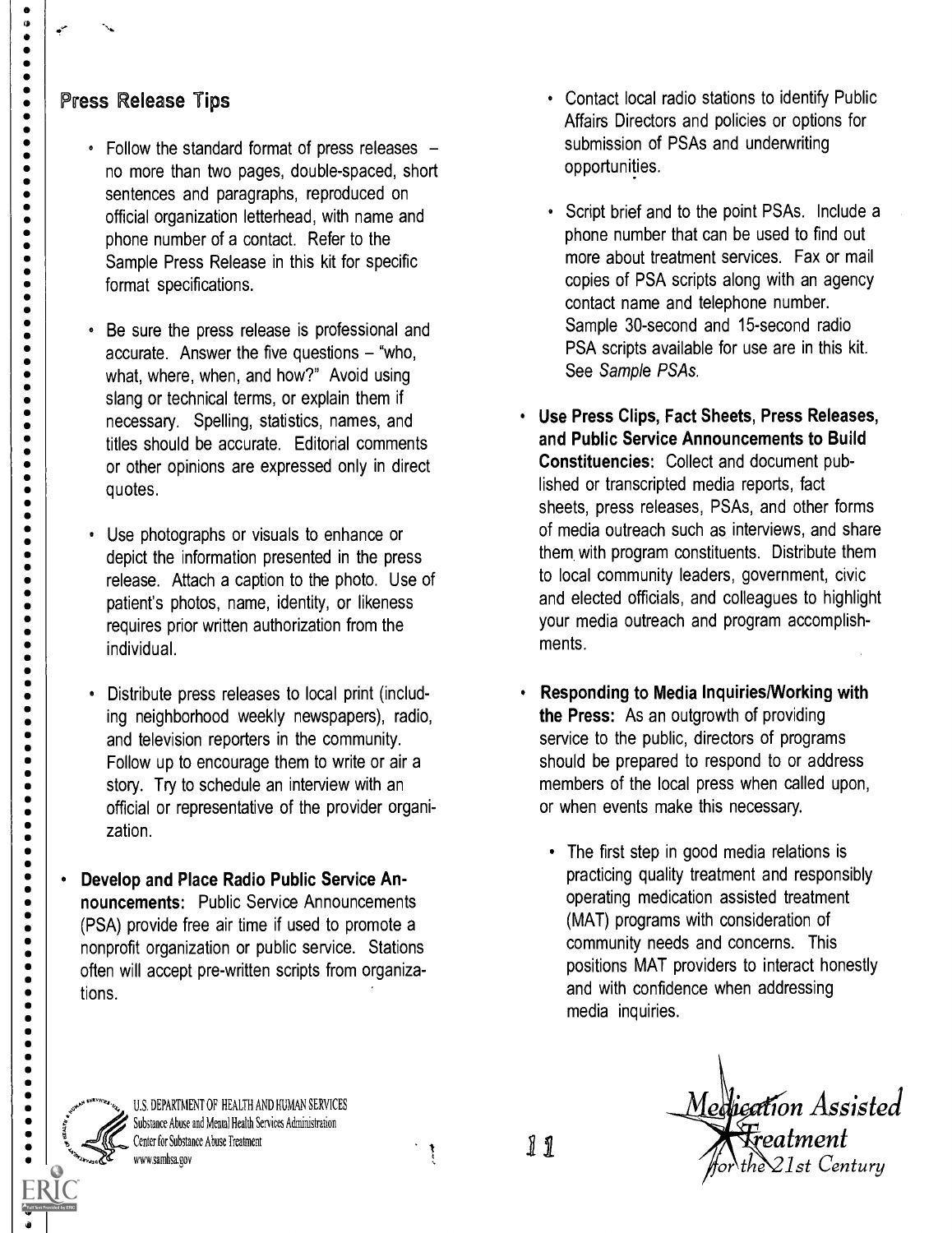Ø

 $12$ 

- information and facts. • Know the most recent information about opioid addiction and medication-assisted treatment.
- Honest and credible responses to journalist/ reporter inquiries about a treatment program are critical. Know the subject matter. Prepare

for interviews by reviewing background

Have fact sheets available.

- in producing a story or news item about or impacting the program. Know the journalist.
- can impede the full presentation of fact and viewpoint. Be sure that responses are provided within agreed upon time frames. Be sensitive to journalist integrity and motives
- The job of a reporter is to get a story. Good reporters attempt to get all sides, but ultimately, the story and the deadline sometimes
- from the media. Go over the "ground rules" and deadlines with the reporter/journalist in advance of interviews or coverage.
- on the proper response and organization protocol. Always respond in a timely manner to calls
- the official designee and main contact for media inquiries. Train the designated contacts
- Appoint a media contact in the organization. Restrict the number of staff with authority to speak to the media on behalf of the organization. Educate other staff members on who is

Opioid treatment programs (OTPs) operating within larger institutions should consult with institutional public affairs professionals who have local media contacts and can assist in preparing for media interviews or coverage.

 $\bullet$  $\bullet$  $\bullet$  $\bullet$  $\bullet$ 

 $\bullet$  $\bullet$  $\bullet$  $\bullet$  $\bullet$  $\bullet$  $\bullet$  $\bullet$  $\bullet$  $\bullet$  $\bullet$  $\bullet$  $\bullet$  $\bullet$  $\bullet$  $\bullet$  $\ddot{\bullet}$  $\ddot{\bullet}$  $\bullet$  $\bullet$  $\bullet$  $\bullet$ 

 $\bullet$  $\bullet$  $\bullet$  $\bullet$  $\bullet$  $\ddot{\bullet}$  $\ddot{\bullet}$  $\bullet$  $\bullet$  $\bullet$  $\bullet$  $\bullet$  $\bullet$  $\bullet$  $\bullet$  $\bullet$  $\bullet$  $\bullet$  $\bullet$  $\bullet$  $\ddot{\bullet}$  $\bullet$  $\bullet$  $\bullet$  $\bullet$  $\bullet$  $\bullet$  $\ddot{\bullet}$  $\bullet$  $\bullet$  $\bullet$  $\bullet$  $\bullet$  $\bullet$  $\bullet$  $\bullet$  $\bullet$  $\bullet$  $\bullet$  $\bullet$ 

--------

 $\bullet$ 

- Keep responses to reporters and journalists simple and concise. Prepare your own "sound bites," of five to ten seconds or less. Prepare and practice short, direct phrases to get your message across.
- During interviews, if you cannot answer a question, explain why, or inform the interviewer that you will research and provide response in a reasonable time, and do so. It is better to say why you cannot comment than to say "no comment." This is particularly true on issues that may pertain to patient confidentiality.
- Be sensitive to leading questions that could be taken out of context. Clarify questions. Be as objective, positive, and flexible as possible in your response.
- Anticipate sensitive or surprising questions. Avoid negative or angry assertions. Do not challenge the credibility of the reporter, or that of other public figures, colleagues, or programs. Focus on your credibility and professional response.
- Update stories when facts change before the story is published or aired.
- If you give a reporter the name of another "expert," be certain to notify that person that you have referred the reporter to him or her.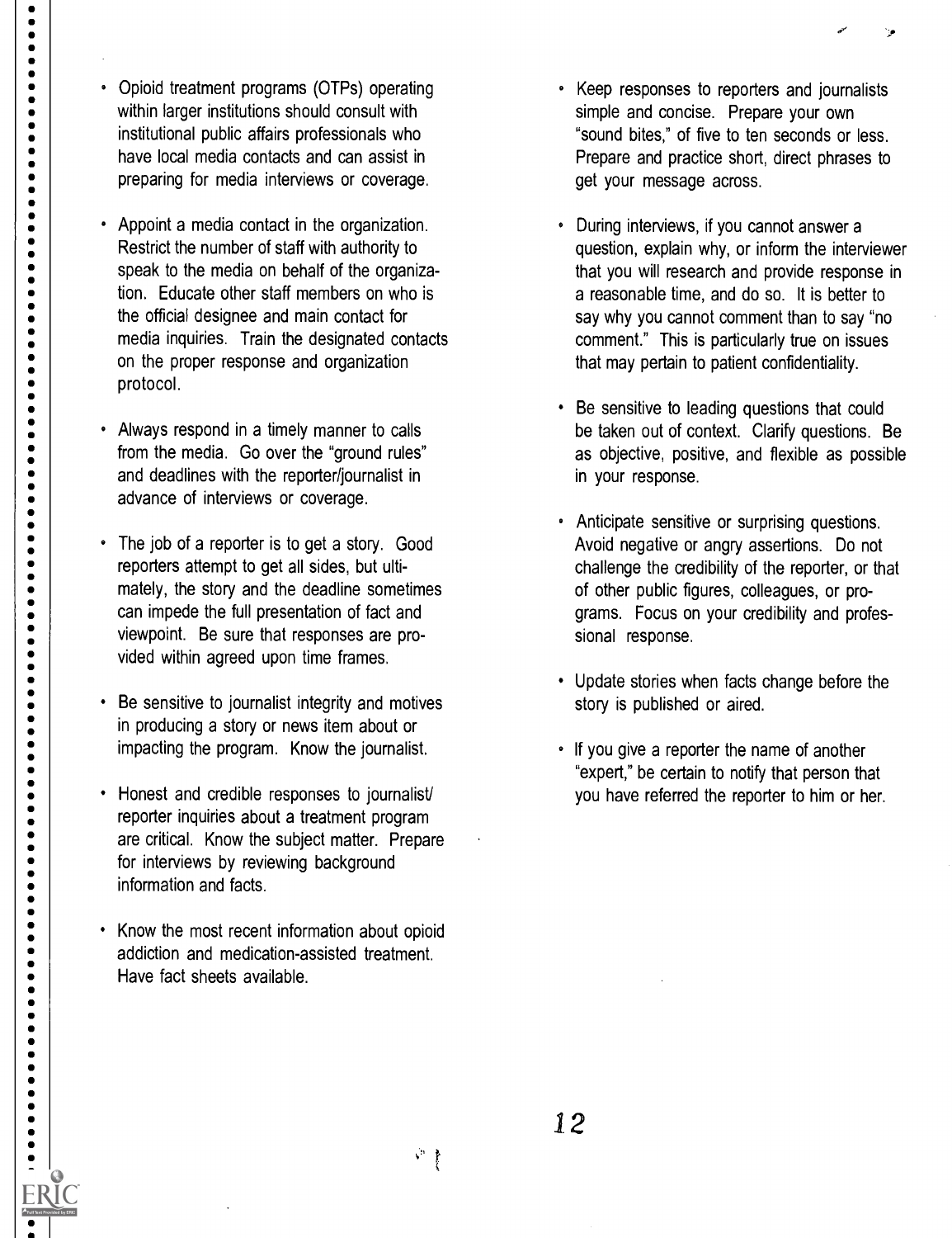# Media Outreach - Sample Press Release

[On letterhead of Organization - Name and Contact Information]

......

 $\bullet$ 

**.....** 

. . . . . . . .

-----<br>----

 $\bullet$  $\bullet$ 

 $\ddot{\bullet}$  $\bullet$  $\bullet$  $\bullet$  $\bullet$  $\bullet$ 

 $\bullet$  $\bullet$  For Immediate Release Contact: [Contact: [Contact: For Immediate Release [City, State], Date **[Telephone and Fax Numbers]** 

## Treatment Program Reports Positive Outcomes

The [Name of Program] has achieved positive treatment outcomes following the introduction, one year ago, of an expanded continuum of innovative medical services to its long-established medication assisted treatment program. [Name of Program Director or Medical Director] reports the findings in the program's Annual Report. The report showed improvement in patient retention in treatment, continued decrease in use of heroin and other drugs, reduced incidence of infectious disease, and better use of medical services. The *[name of program]* has served as a major provider of addiction treatment for community members since [date].

"For more than three decades, studies have shown that medication assisted treatment with methadone medication is highly effective in improving the overall health of patients, greatly reducing heroin and other addictions, and significantly reducing the rate of HIV infection," noted *[name source of quote - Program Director or Medical Director]*. "Previous studies indicated that 92.4% of methadone patients remained heroin free for over a 4.5-year period and 71% of those in treatment for over a 1-year period remained drug free." The current program findings have yielded similar benefits of medication assisted treatment, and demonstrate that expanded on-site health assessments and onsite primary medical care at the program can significantly continue to improve patient outcomes.

The *[name of program]'s* Annual Report is available to the public. To receive a copy, and for information on the program's medical and behavioral health services, call [telephone contact].

> ### (This symbol, centered, denotes the end of the release)



U.S. DEPARTMENT OF HEALTH AND HUMAN SERVICES Substance Abuse and Mental Health Services Administration Center for Substance Abuse Treatment wsamhsa.gov

Medication Assisted  $\frac{1}{4}$  reatment  $\sum_{\text{for the 21st Century}}$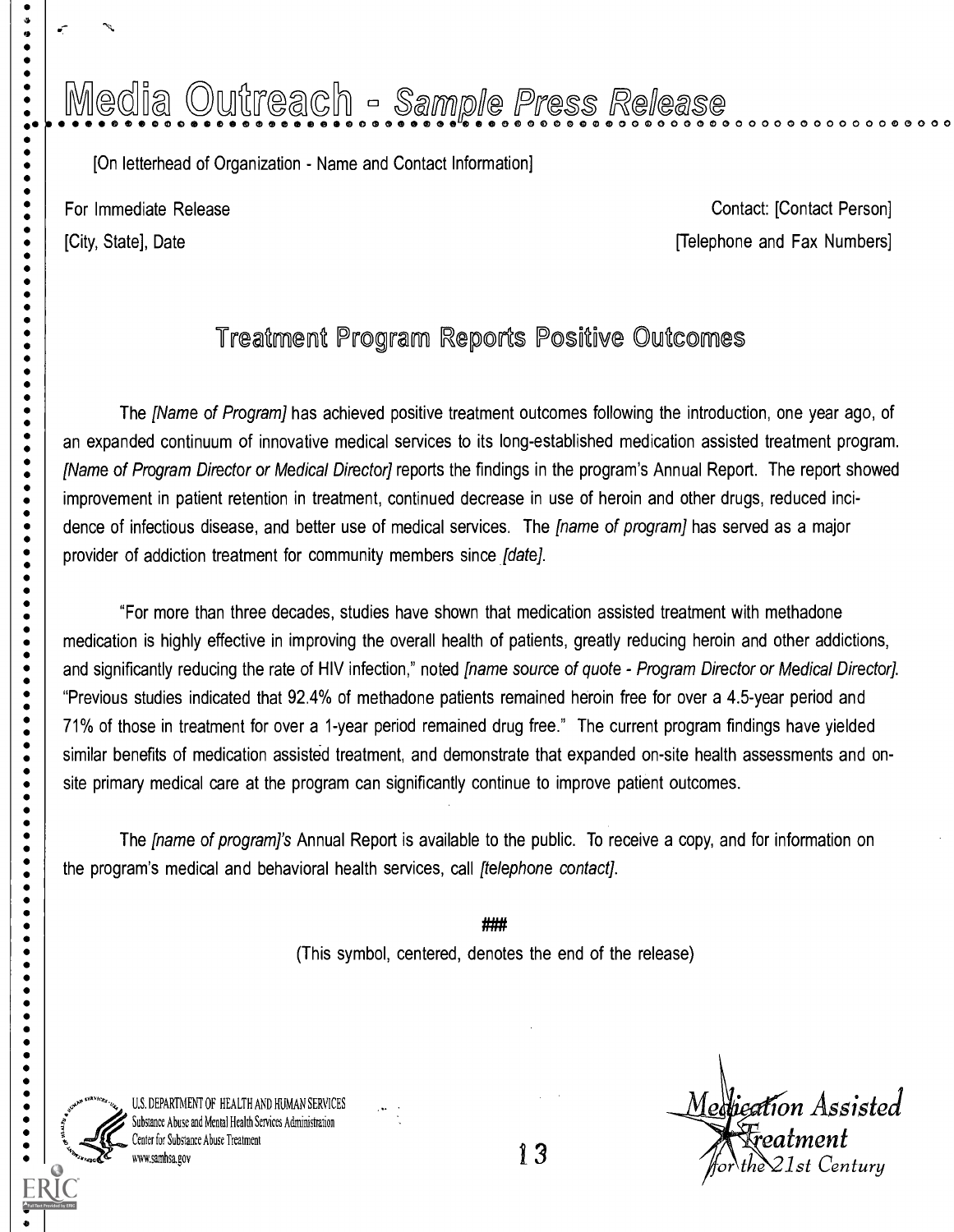## Media Outreach - Sample PSAs 0 0 0 0 0 0 0 0 0 0 0 0 0 0 0 0 0 to 0 0 e 0 0 0 0 0 0 II 0 CD e 0 0 0 0 0 0

## Radio PSA Scripts

#### (30 Seconds)

 $\begin{array}{cc} \bullet & \bullet \\ \bullet & \bullet \end{array}$ 

 $\begin{array}{c} \bullet \\ \bullet \\ \bullet \\ \bullet \end{array}$ 

 $\bullet$ 

-------<br>-----

 $\begin{array}{c} \bullet \\ \bullet \\ \bullet \\ \bullet \end{array}$ 

----------------

 $\bullet$  $\bullet$  $\ddot{\bullet}$ 

 $\begin{array}{c} \bullet \\ \bullet \\ \bullet \\ \bullet \end{array}$ 

 $\ddot{\bullet}$ 

 $\begin{array}{c} \bullet \\ \bullet \\ \bullet \\ \bullet \end{array}$ 

 $\ddot{\bullet}$  $\ddot{\bullet}$  $\ddot{\bullet}$  $\bullet$ 

-----<br>----

 $\bullet$  $\ddot{\bullet}$  $\ddot{\bullet}$  $\ddot{\bullet}$  $\bullet$  $\bullet$  $\bullet$  $\ddot{\bullet}$  $\bullet$  $\bullet$  $\bullet$  $\bullet$  $\bullet$  $\ddot{\bullet}$  $\bullet$  $\bullet$  $\bullet$  $\bullet$  $\bullet$ 

If you know someone who is struggling with opiate addiction, know this: there is a place to turn for help. Your community offers medication assisted treatment programs using methadone and other pharmacotherapy medications, that can help individuals with opiate addiction and their families lead safe and productive lives. Talk to a counselor about a medication assisted treatment program and take the first step toward reclaiming your life. To find out about the medication assisted treatment programs your area, call [program telephone number]. That's *[program telephone number]*. A public service of this station and *[program name]*.

#### (30 Seconds)

Addiction knows no boundaries. Opiate addiction is a disease that affects all segments of our community. Medication assisted treatment programs that use methadone and other effective pharmacotherapies, give hope to men and women caught in the devastation of heroin addiction. Your community medication assisted treatment program can offer help to restore your health, self-respect, integrity, and well-being. If you are addicted to opiates, or know someone who is, do something about it. If you are 18 years or older, call [program name], your community medication assisted treatment provider, at *[telephone number]*. A public service of this station and [program name].

#### (15 Seconds)

If you know someone who is struggling with opiate addiction, know this: There are effective medical treatment programs in your community. Help them find the help they need. Call *fname of program]*, your community medication assisted treatment provider, at *[telephone number]*. A public service of this station.

#### (15 Seconds)

Opiate addiction destroys lives. Methadone treatment programs can restore them. Let us help mend your life, your family, and community. Addiction knows no boundaries, it's everybody's business. Call *[program* name], your community medication assisted treatment provider, at *[telephone number*]. A public service of this station.



US, DEPARTMENT OF HEALTH AND HUMAN SERVICES Substance Abuse and Mental Health Services Administration Center for Substance Abuse Treatment www.samhsa.gov

Medication Assisted  $\displaystyle \,$  Freatment  $the \& 21st$  Century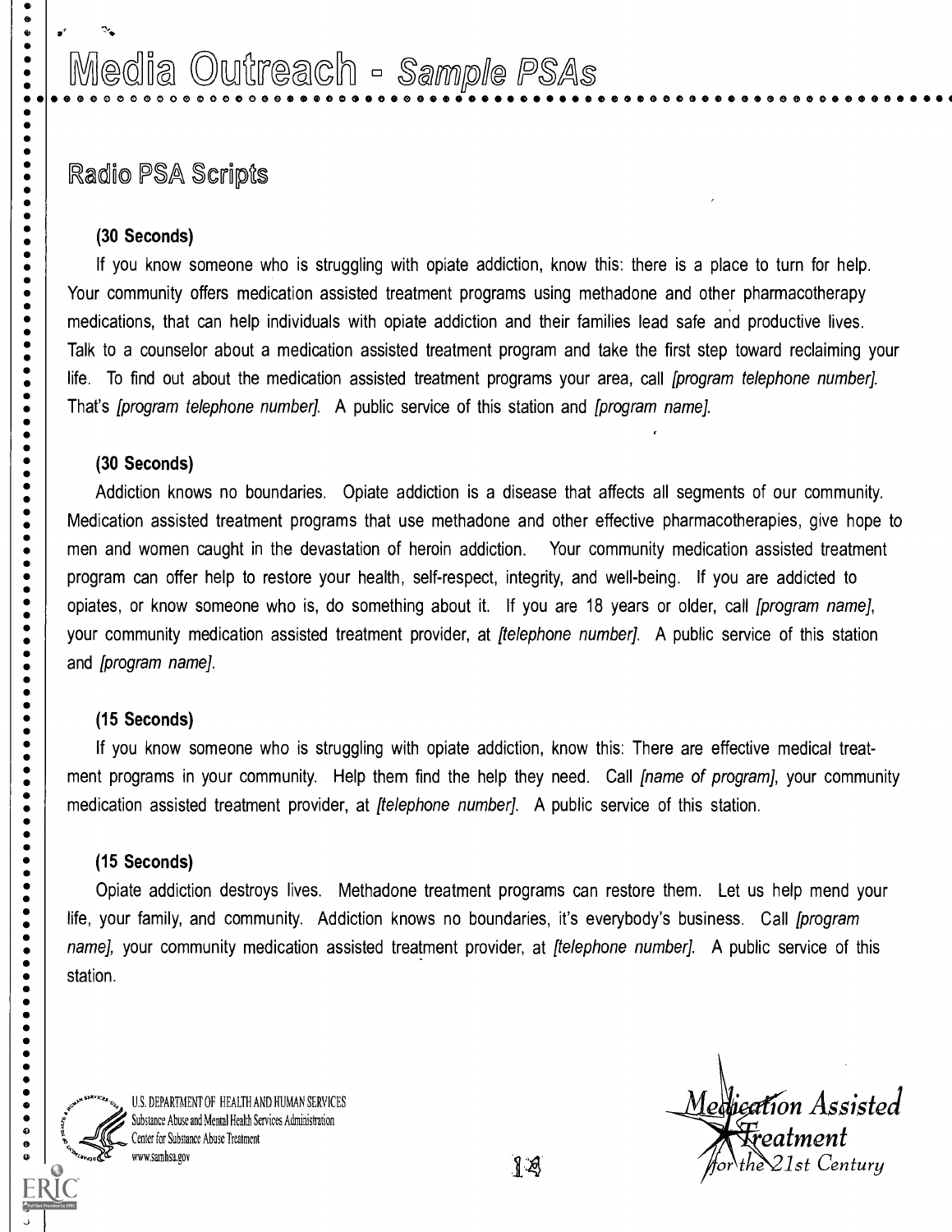# V6ices of Methadone Patients

"I am an addict and now feel normal again. There is success in recovery." John Mihalega, Ohio

Rapheal Agostini, New York - "Methadone has changed my life for the better because it keeps me out of trouble and off the streets.

I have better communication with my family and I understand and appreciate them so much more."

00000000000000000000000000000

Mark Beresky, Vermont - "As a teenager, something was missing in me. Heroin filled the emptiness that gnawed away at my life. It wasn't long before I realized that it was destroying my life.

I tried every possible way to quit. Then I found methadone. Methadone treatment helped me rebuild my shattered life. My life was handed back to me because methadone treatment gave me the opportunity to try. I now have a good job and feel that I am making my own family better and stronger."

#### El

Barbara and Eddie Fernard, California - Barbara and Eddie Fernard met at a methadone treatment program and have been married for 15 years. They have seven children and one grandchild.

Since entering treatment, both have established full-time employment in property management. Barbara is currently enrolled in a paralegal course and Eddie works a second job to help pay for their children's three horses.

Both enjoy spending time with their family, and share the common goal of continuing to provide a drug-free and safe home environment for their children. They are currently saving to purchase a home of their own.

00000000000000000000000000000

Helena Gilmore, New York- "Now that I am on a methadone program I can function normally. I don't feel high or sick any more. I've been in the program for two years now.

I'm going to school and taking a course in computer technology.

I feel normal and that's the best feeling of all."



U.S, DEPARTMENT HEALTH AND HUMAN SERVICES Substance Abuse and Mental Health Services Administration Center for Substance Abuse Treatment

U.S. DEPARTMENT HEALTH AND HUMAN SERVICES<br>Substance Abuse and Mental Health Services Administration<br>Center for Substance Abuse Treatment<br>www.sambsa.gov<br>www.sambsa.gov **Treatment**<br>the 21st Century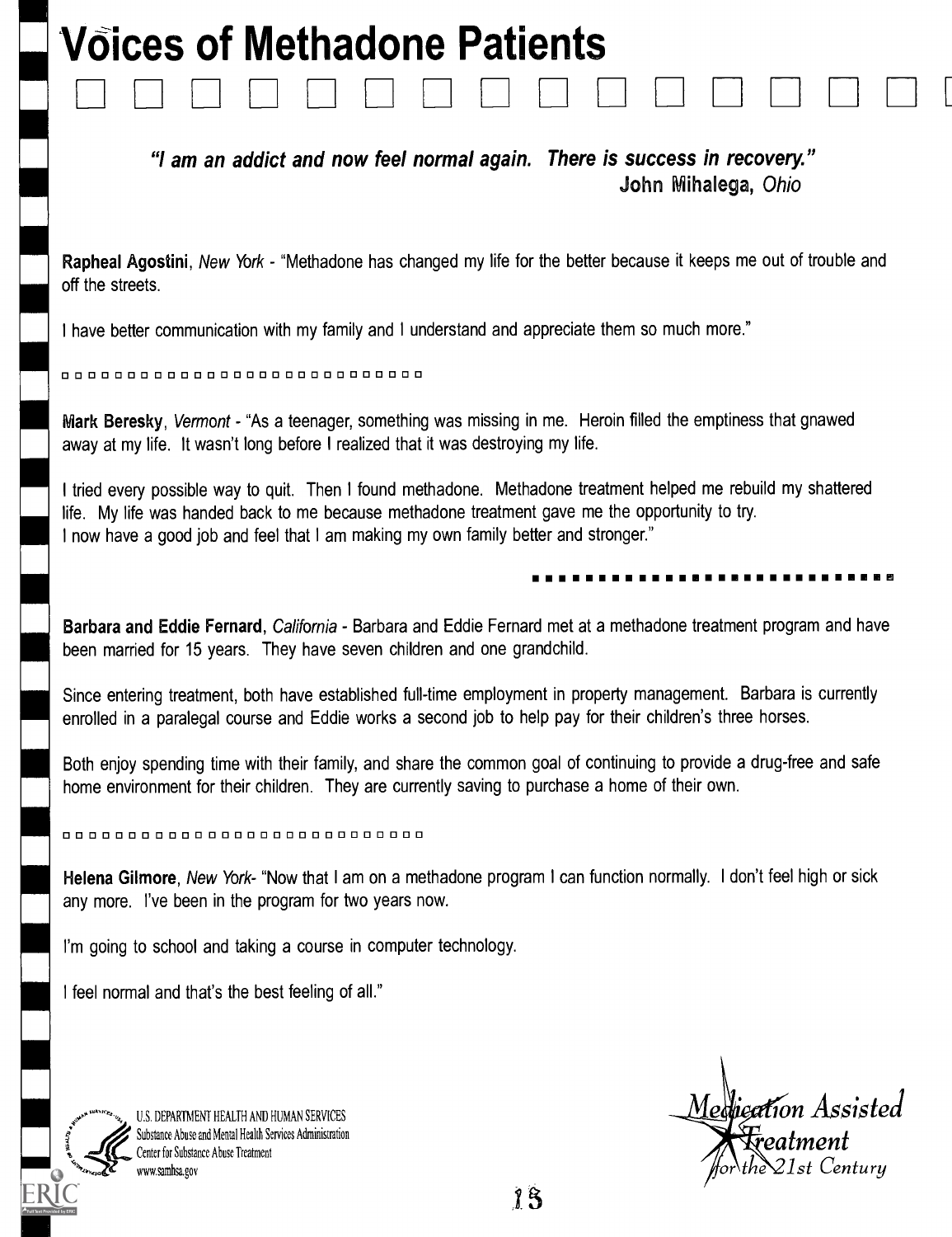Thelma Gonzalez, New York - "People can do anything when drug-free, stabilized on methadone, and involved in support groups and counseling. These are the most important steps towards recovery and independence.

Before entering the program, I didn't know who I was. I was frustrated and emotionally exhausted. With the help, I have attained personal and professional goals.

I have obtained a lot of blessings, and give back to those in recovery. As a result of my overall growth, my selfesteem has increased. I am currently a child care worker and the president of the Patient's Advisory Committee in my program."

0 0 0 0 0 0 0 0 0 0 0 0 0 0 0 0 0 0 0 0 0 0 0 0 0 0 0 0

Debbie "D.J." Jones, Arkansas - "I struggled with opiate addition for over 20 years until I found methadone. My life was a mess. I just wanted to lead a normal life, but I couldn't. I had no friends other than opiates until a caring doctor referred me to a methadone program.

Since then, I have been building my new life. I have a committed relationship with a loving partner, and we are buying our own home. I am back in school and plan to open my own computer repair and small network consultant business this year.

Today I have hopes and plans for a real future."

#### II II III III <sup>111</sup> II II

Julia Lania, New York - "My husband, brother and oldest son were all heroin addicts and were shot dead in the streets. My youngest so, was also a heroin addict for 20 years. He has been clean and sober for 14 months now.

I too am a former heroin addict and am in methadone treatment. I have been clean and sober for 12 years.

I now have a good job and live in peace. Yes, I have to work hard, but I know that I could not have made it alone. God bless methadone and the counselors who never gave up on me or my son."

#### 0 0 0 0 0 0 0 0 0 0 0 0 0 0 0 0 0 0 0 0 0 0 0 0 0 0 0 0

John Mihalega, Ohio - "One of the hardest and most fearful experiences of my life was telling my family I was in treatment for addiction and receiving methadone.

My recovery thus far has been successful and I pray that with all hope, it will continue to be so.

I am an addict and now feel normal again. There is success in recovery."

## Alice Randolph, Vermont - "I began using heroin at 15. In 1976, I found methadone. Everyone pressured me to get off it, because they saw methadone as just another drug.

When I moved to Vermont, my minister told me to stop beating myself up, and to think of myself as a diabetic on insulin. Then I really began to grow as a person. Without methadone I could not have developed my self-esteem and been able to love others and myself unconditionally. Mark and I have built a life for ourselves, and together, we ontinue to help people suffering from opiate addiction."  $\cdot$  16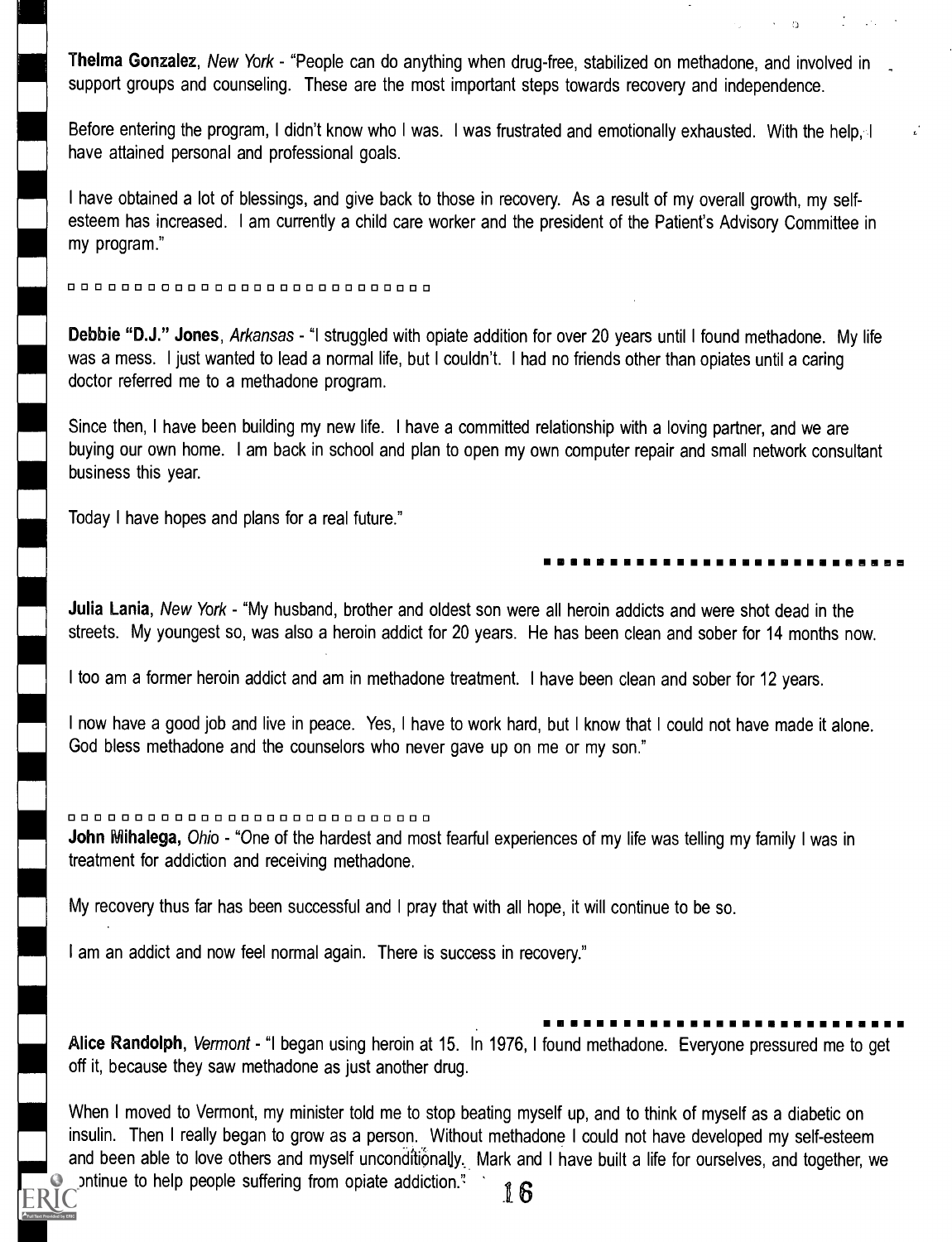## Resources and References \* \* \* \* \* \* \* \* \* \* \* \*

 $\sim 17$ 

#### Resources:

U.S. Department of Health and Human Services (HHS)

Substance Abuse and Mental Health Services Administration (SAMHSA) 301-443-8956, 301-443-1050 (fax) www.samhsa.gov

SAMHSA's National Clearinghouse for Drug and Alcohol Information (NCADI) 1-800-729-6686, 301-468-6433 (fax) www.ncadi.samhsa.gov

SAMHSA's National Treatment Referral Helpline 1-800-662-HELP, 1-800-487-4889 (TDD)

SAMHSA's National Treatment Locator www.findtreatment.samhsa.gov

U.S. Department of Health and Human Services (HHS)

Substance Abuse and Mental Health Services Administration (SAMHSA)

Center for Substance Abuse Treatment (CSAT) Division of Pharmacologic Therapies 301-443-7745, 301-480-3045 (fax) www.samhsa.gov

The Patient Support and Community Education Project www.samhsa.gov

Office of the Director, Consumer Affairs 301-443-5052, 301-443-7801 (fax) www.samhsa.gov



U.S. DEPARTMENT OF HEALTH AND HUMAN SERVICES Substance Abuse and Mental Health Services Administration Center for Substance Abuse Treatment ww.sambsagav

Medication Assisted eatment  $21$ st Century

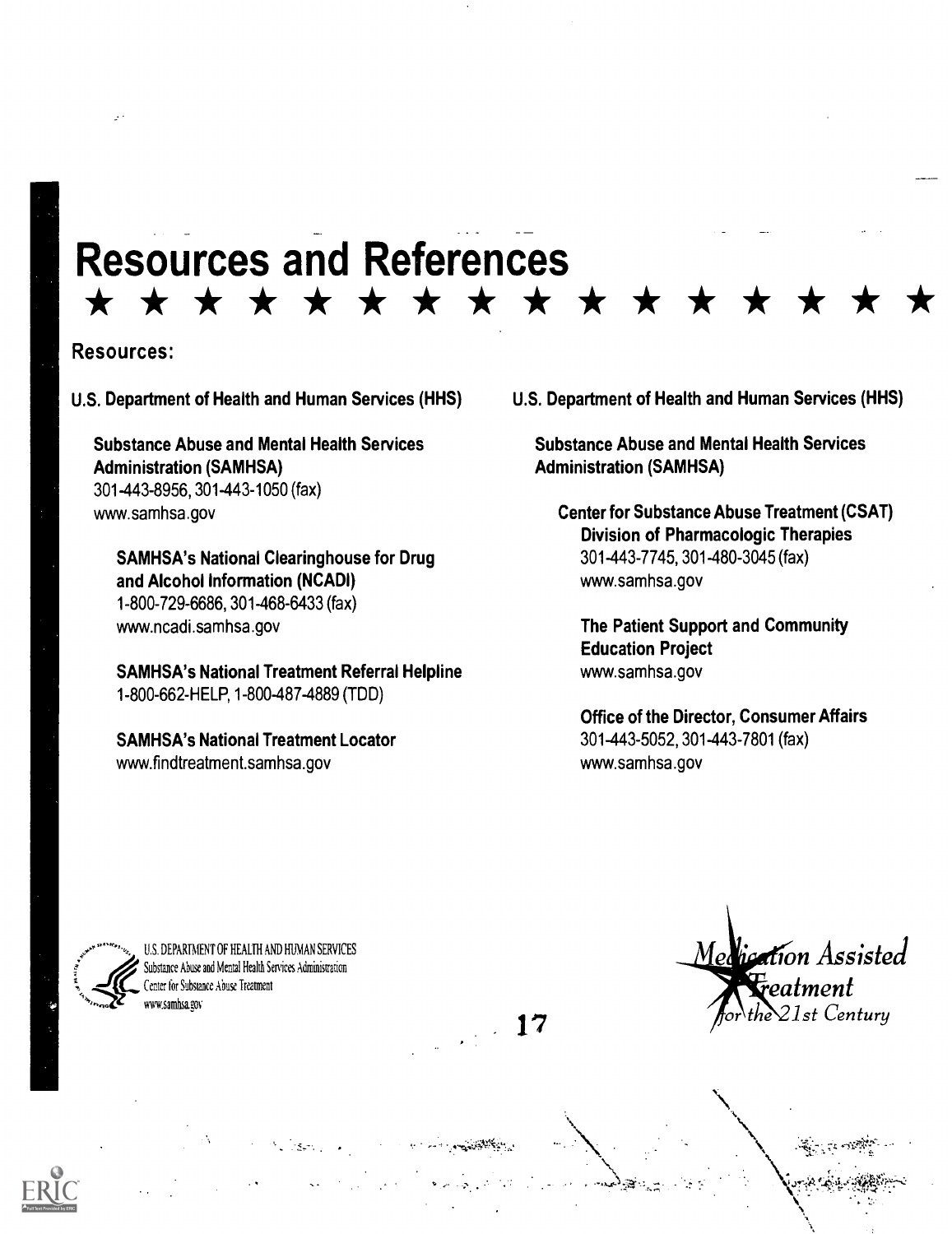## U.S. Department of Health and Human Services (HHS)

Food and Drug Administration Center for Drug Evaluation and Research Narcotic Treatment Program Director www.fda.gov/cder/compliance/ntpdir.pdf

#### National Institutes of Health (NIH) National Institute on Drug Abuse (NIDA) 301-443-6460 www.nida.nih.gov

Executive Office of the President Office of National Drug Control Policy 202-395-6700 www.whitehousedrugpolicy.gov

#### U.S. Department of Justice

U.S. Drug Enforcement Administration Office of Diversion Control/Liaison Unit 202-307-7292 or 202-307-4875 www.usdoj.gov/dea

### Other Resources:

#### American Association for the Treatment of Opioid **Dependence** 212-566-5555, 212-349-2944 (fax)

www.aatod.org

National Alliance of Methadone Advocates 212-595-6262 www.methadone.org

### References:

U.S. Department of Health and Human Services, National Institutes of Health, National Institute on Drug Abuse (1999) Principles of Effective Treatment. Washington, D.C.

U.S. Department of Health and Human Services, National Institutes of Health Consensus Panel Report (1997) Effective Medical Treatment of Opioid Addiction, NIH Consensus Development Conference on Effective Medical Treatment of Heroin Addiction, Washington, D.C.

The Institute of Medicine (IOM) Federal Regulations of Methadone Treatment, Rettig RA, Yarmolinsky A, editors. Washington (DC): National Academy Press; 1995.

 $35\%$ 

18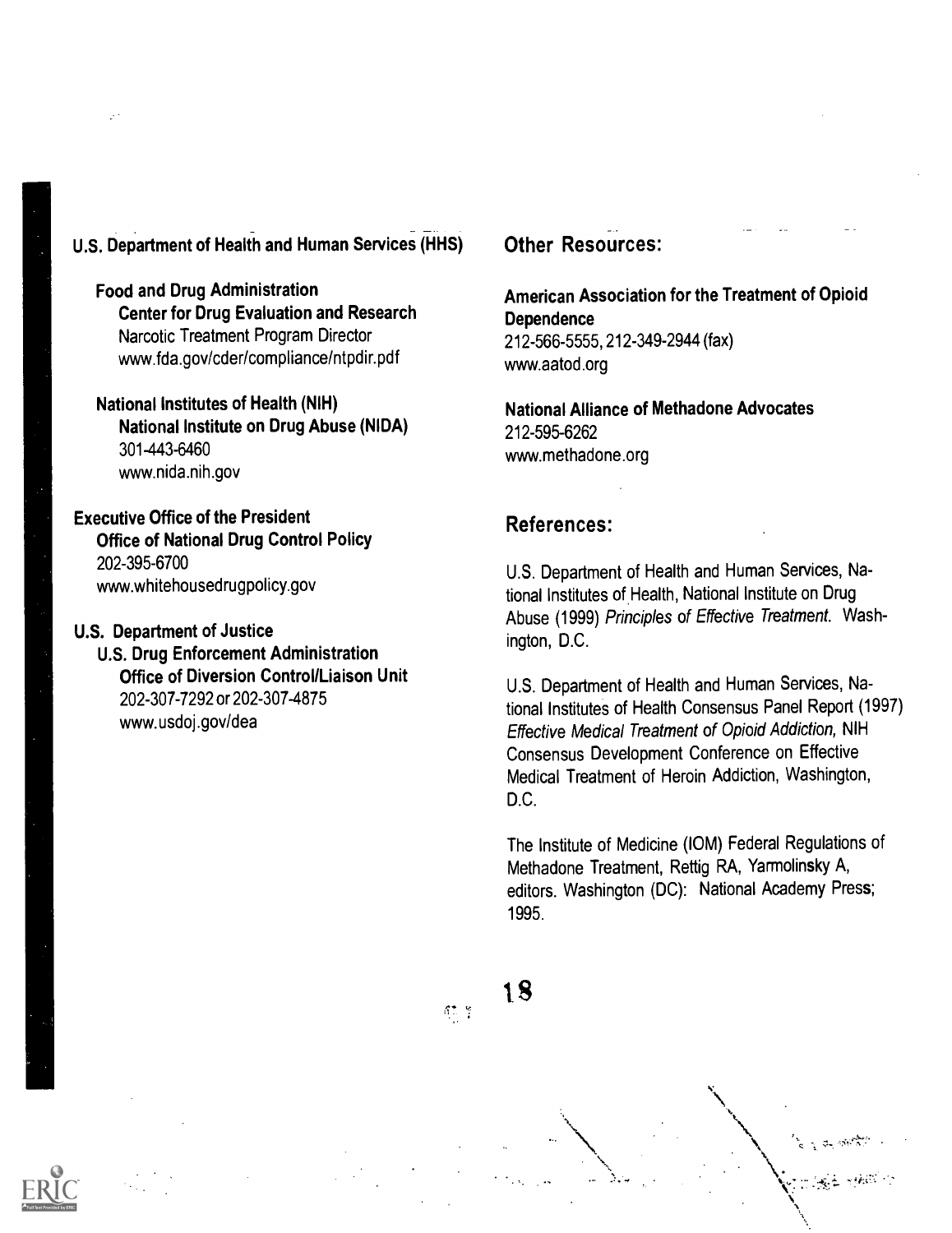# Opioid Pharmacotherapy Treatment and Accreditation

Methadone, an opioid agonist<sup>1</sup> medication, is recognized by the American Medical Association, which affirmed "the proven public health and patient health benefits of methadone maintenance and other similar opioid replacement programs in reducing the use of heroin."<sup>2</sup> This 1999 declaration followed a report from The Institute of Medicine (IOM) in 1995 and the conclusions of a 1997 National Institutes of Health (NIH) Consensus Development Panel. Both 10M and the NIH Consensus Panel recommended that opioid addiction be treated more like other medical conditions and that efforts be made to reform the methadone treatment system. To modernize the treatment system, the Secretary of the U.S. Department of Health and Human Services promulgated regulations that became effective May 18, 2001, to transfer oversight of opioid treatment programs from the Food and Drug Administration to the Substance Abuse and Mental Health Services Administration (SAMHSA). One of the key requirements of the regulations (42 CFR Part 8) is that opioid treatment programs become accredited, just like the process required for other mainstream health care facilities.

What does this requirement mean for patients, programs, and the community?

- Accreditation demands a higher standard of care for people receiving opiate agonist<sup>3</sup> treatment for addiction to heroin and other opiates, by shifting responsibility for treatment decisions from regulators to clinicians.
- Accreditation allows for greater clinical discretion and medical judgment in determining appropriate individualized treatment, particularly in managing methadone/LAAM doses.
- Accreditation ensures that patients are appropriately assessed and matched to the right treatment, that treatment is individualized, and that the need for ongoing care is professionally assessed and monitored for quality.
- Accreditation provides patients and the community with assurance that quality treatment is being provided to those who are addicted to heroin and similar opioids.

U.S, DEPARTMENT OF HEALTH AND HUMAN SERVICES Substance Abuse and Mental Health Services Administration enter for Substance Abuse Treatment wv.sambsa.gov

19

Medication Assisted eatment 21st Century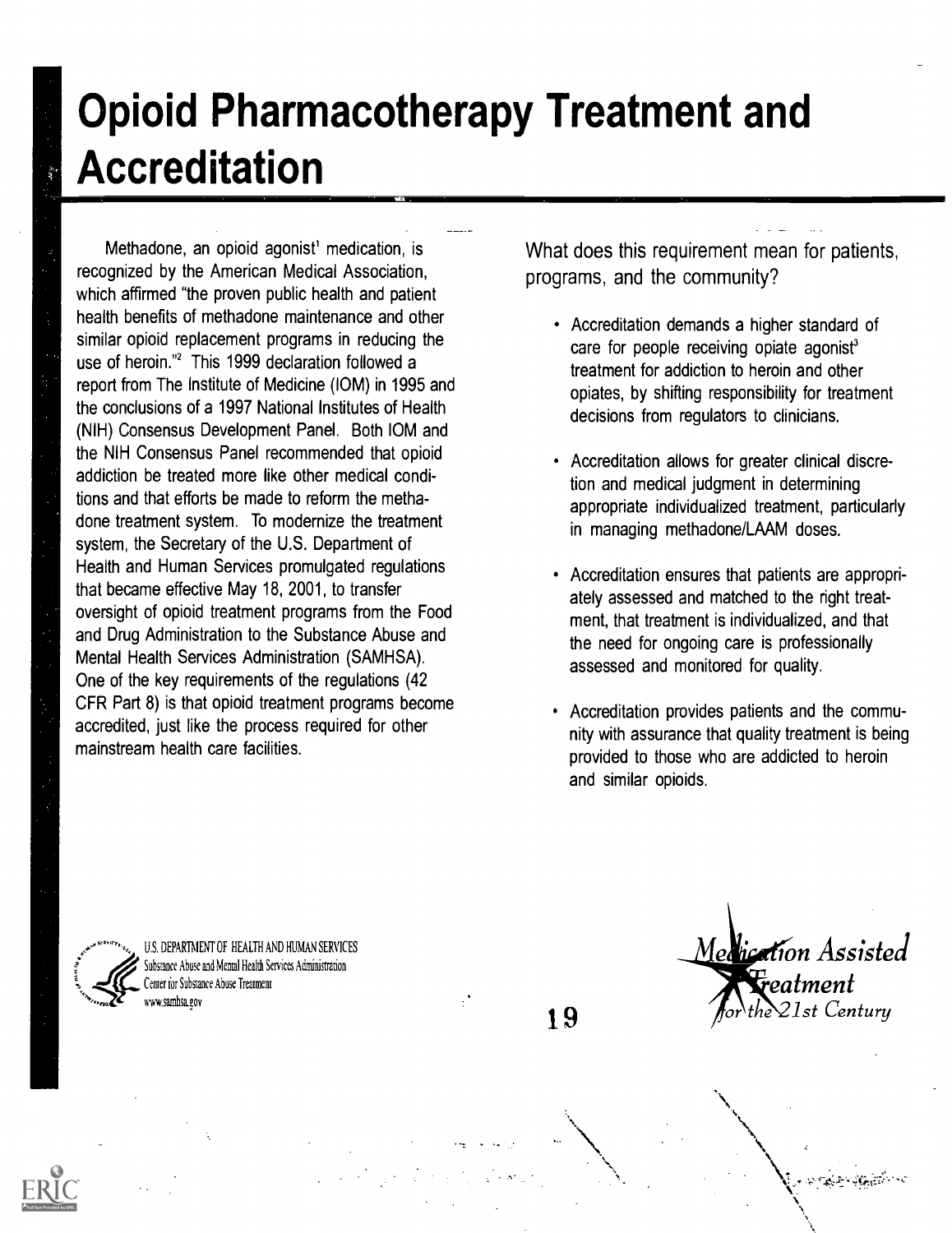- Accreditation's focus on quality of care integrates opiate agonist treatment into the mainstream of the nation's health care system and helps reduce the stigma associated with that treatment.
- Accreditation promotes state-of-the-art treatment  $\bullet$ services, with emphasis on outcome measures, especially those pertaining to reductions in crime and drug use, and engagement in productive employment. These changes enhance patient rights as well as outline patients' responsibilities.

Additionally, opioid treatment programs are regulated by the U.S. Department of Justice, Drug Enforcement Administration for their security and accounting of their medications, and by individual state authorities for compliance with state program standards.

 $1$  Drugs that activate receptors in the brain are termed agonists. Agonists occupy receptors and switch them on. As a result, they produce an effect in the brain and body. Therefore, opioid agonists switch on one or more opioid receptors.

 $<sup>2</sup>$  The American Medical Association, "Reduction of the Medical and Public Health</sup> Consequences of Drug Abuse: Update," Adopted as AMA policy, 1999 AMA Annual Meeting.

 $3$  At proper doses, agonist therapy relieves the physiological craving for opioids, blocks the euphoric effects of opioids, and normalizes the physiology of the body impaired by opioid dependence.

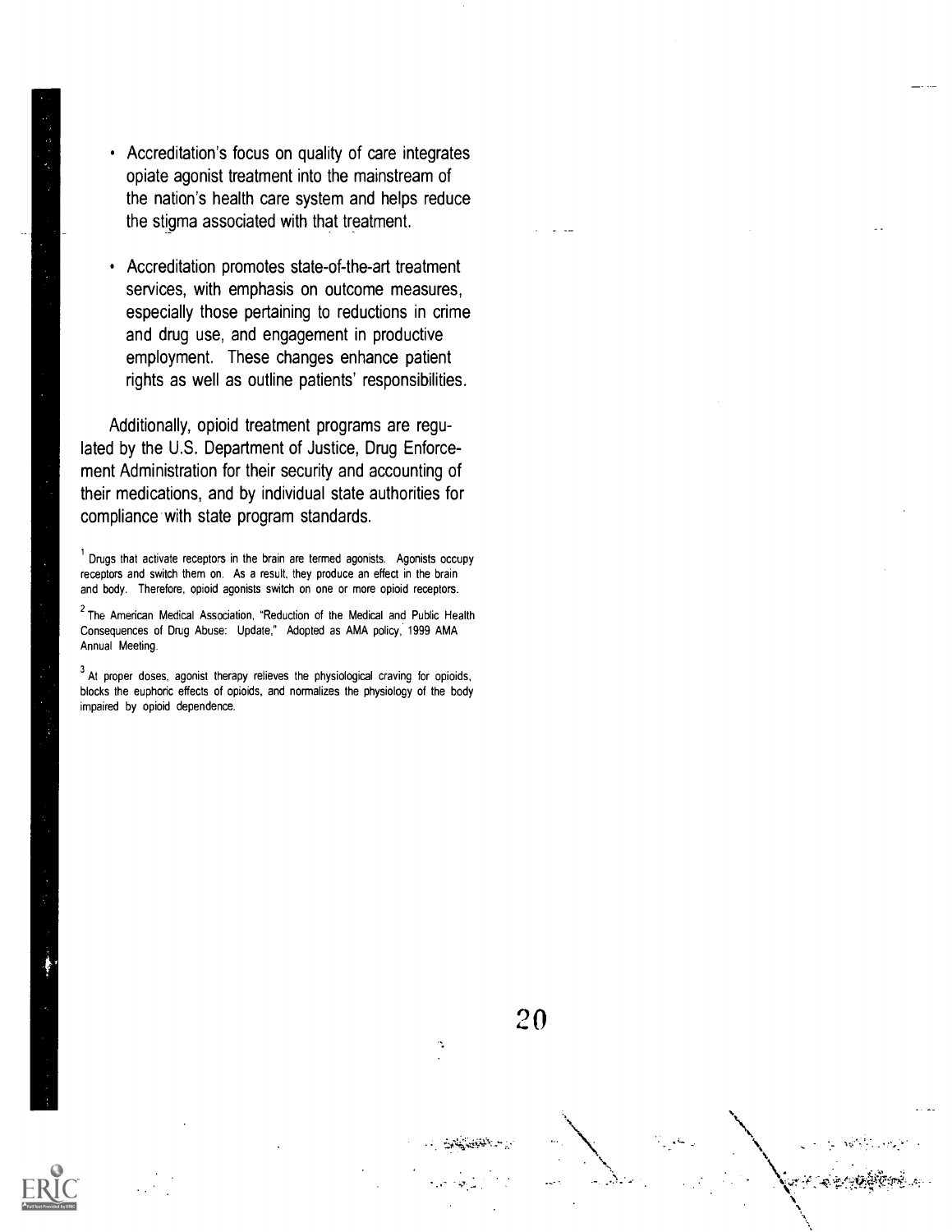# Comparison Chart of Heroin Dependence and Agonist Therapies

| <b>Topic</b>                   | <b>Heroin</b>                   | <b>Methadone</b>                                                                                              | <b>LAAM</b>                                                                                                                          | Buprenorphine <sup>1</sup>                                                                                                                                                                                                                        |
|--------------------------------|---------------------------------|---------------------------------------------------------------------------------------------------------------|--------------------------------------------------------------------------------------------------------------------------------------|---------------------------------------------------------------------------------------------------------------------------------------------------------------------------------------------------------------------------------------------------|
| <b>Onset of action</b>         | A few seconds                   | 30 minutes                                                                                                    | 2 or more hours                                                                                                                      | 30 to 40 minutes                                                                                                                                                                                                                                  |
| <b>Duration of action</b>      | 4 to 6 hours                    | 24 to 36 hours                                                                                                | 48 to 72 hours                                                                                                                       | About 24-48 hours                                                                                                                                                                                                                                 |
| Route of<br>administration     | Injection, snorting,<br>smoking | Oral                                                                                                          | Oral                                                                                                                                 | Sublingual                                                                                                                                                                                                                                        |
| Frequency of<br>administration | Several times a day             | Daily <sup>2</sup> or more<br>frequently as needed                                                            | 2-3 days per week                                                                                                                    | Every day or every<br>other day                                                                                                                                                                                                                   |
| <b>Effective dose</b>          | Ever increasing                 | Blocking dose <sup>3</sup> ,<br>usually 80 to 120 mg                                                          | Blocking dose, 60 to<br>140 mg/day                                                                                                   | 2 to 32 mg <sup>4</sup>                                                                                                                                                                                                                           |
| <b>Tolerance</b>               | Increasing tolerance            | Tolerance is stable                                                                                           | Tolerance is stable                                                                                                                  | Tolerance is stable                                                                                                                                                                                                                               |
| <b>Euphoric effects</b>        | Euphoria for up to 2<br>hours   | No euphoria when<br>stabilized                                                                                | No euphoria when<br>stabilized                                                                                                       | No euphoria when<br>stabilized                                                                                                                                                                                                                    |
| Overdose potential             | High <sup>5</sup> and increased | Rare <sup>5,6</sup> - Potential<br>if mixed with other<br>depressants                                         | Rare <sup>5,6</sup> -- Potential<br>if mixed with other<br>depressants                                                               | Very rare <sup>5, 6</sup>                                                                                                                                                                                                                         |
| <b>Overall safety</b>          | Potentially lethal              | Very safe 7-- Possibly<br>associated with rare<br>cardiac irregularities-<br>Treatment choice in<br>pregnancy | Overall good -- Associated<br>with rare cardiac<br>irregularities -- Not<br>recommended for use<br>in pregnancy or breast<br>feeding | Overall good profile --<br>Suboxone injection will<br>cause serious withdrawl<br>symptoms in dependent<br>persons -- Not<br>recommended for use in<br>pregnancy or breast<br>feeding -- Caution with liver<br>disease -- Currently under<br>study |

U.S. DEPARTMENT OF HEALTH AND HUMAN SERVICES Substance Abuse and Mental Health Services Administration Center for Substance Abuse Treatment

ERIC

 $-\sum$ 

 $\widehat{\mathbf{v}}$  $\overline{a}$ 



Medication Assisted  $\bigl\{\begin{matrix} \mp \end{matrix}$  Freatment  $the$  21st Century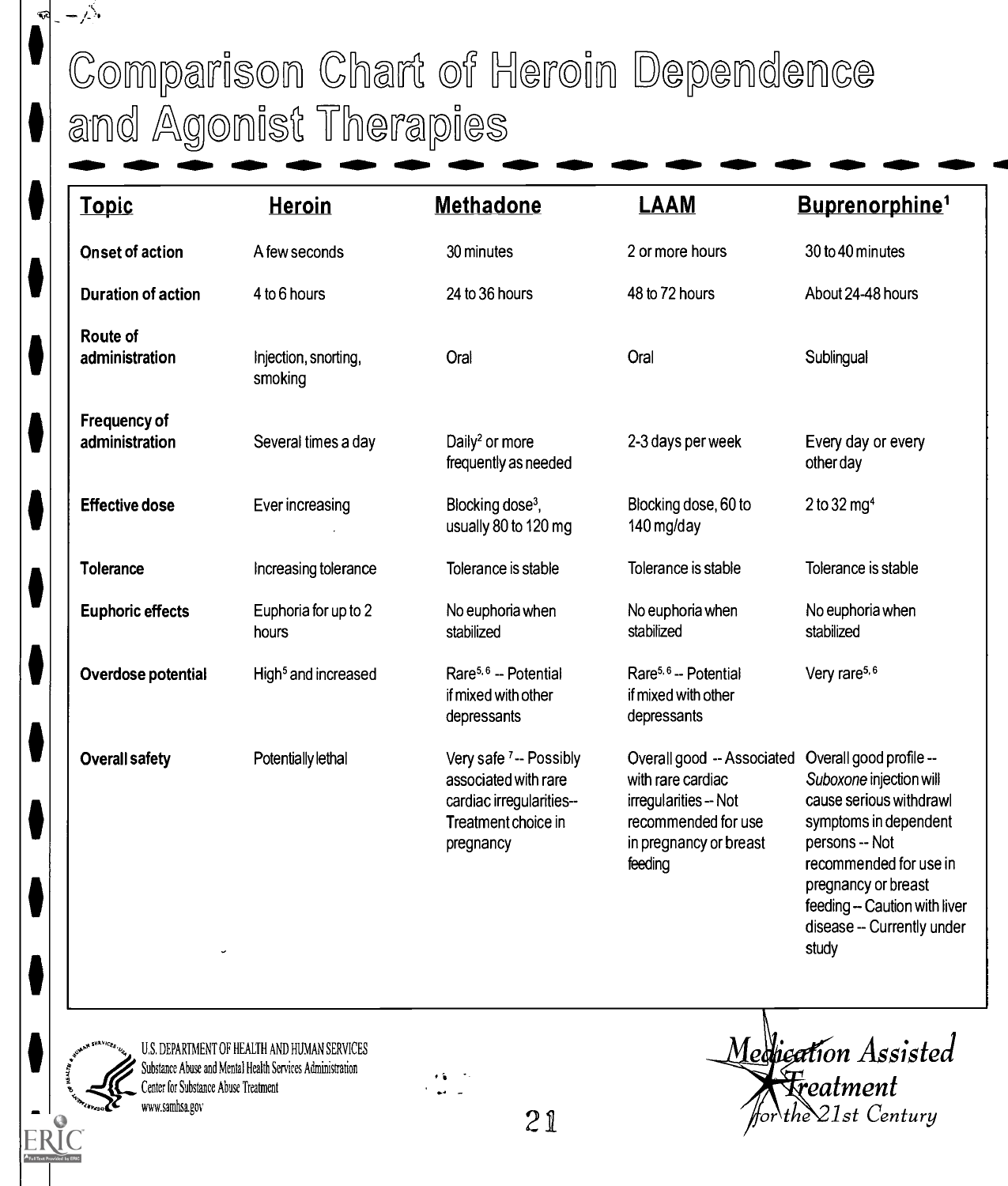| <b>Topic</b>                                      | <b>Heroin</b>                                                  | <b>Methadone</b>                                                                               | LAAM                                                                                  | <b>Buprenorphine</b> <sup>1</sup>                                                                                                                      |
|---------------------------------------------------|----------------------------------------------------------------|------------------------------------------------------------------------------------------------|---------------------------------------------------------------------------------------|--------------------------------------------------------------------------------------------------------------------------------------------------------|
| Withdrawal                                        | Within 3 or 4 hours<br>after last dose                         | Within 24 to 36 hours<br>after last dose                                                       | Within 48 to 72 hours<br>after last dose                                              | Within 36-48 hours after<br>last dose                                                                                                                  |
| Craving                                           | Recurring cravings                                             | Eliminated with adequate<br>dose<br>$\sim$                                                     | Eliminated with adequate<br>dose                                                      | Craving may not be<br>totally eliminated due to<br>ceiling efftect                                                                                     |
| <b>Pregnancy and</b><br>nursing                   | Heroin dependence poses<br>grave risks for mother<br>and fetus | Safe during pregnancy <sup>8</sup>                                                             | Not indicated                                                                         | Not indicated, however<br>study underway                                                                                                               |
| <b>Experience of pain</b><br>and emotions         | <b>Blunted</b>                                                 | Normal pain and full                                                                           | Normal pain and full                                                                  | Normal pain, but opioid                                                                                                                                |
|                                                   |                                                                | range of emotions                                                                              | range of emotions                                                                     | analgesics may not be<br>effective -- May need to<br>switch to methadone --<br>Full range of emotions                                                  |
| Mood                                              | Constant mood swings                                           | Normal <sup>9</sup>                                                                            | Normal <sup>9</sup>                                                                   | Normal <sup>9</sup>                                                                                                                                    |
| <b>Physical reaction time</b><br>and intellectual |                                                                |                                                                                                |                                                                                       |                                                                                                                                                        |
| functioning                                       | Impaired                                                       | Reaction time normal<br>Intellectual functioning<br>unimpaired on stable<br>dose <sup>10</sup> | Reaction time presumed<br>to be normal like<br>methadone                              | Reaction time presumed<br>to be normal like<br>methadone. FDA<br>cautions driving and<br>operating heavy<br>machinery in the<br>beginning of treatment |
| HIV & hepatitis C                                 |                                                                |                                                                                                |                                                                                       |                                                                                                                                                        |
| transmission                                      | High rate with needle use<br>and unprotected sex               | Reduced/eliminated <sup>11</sup>                                                               | Reduced/eliminated <sup>11</sup>                                                      | Reduced/eliminated <sup>11</sup>                                                                                                                       |
| Immune system for<br><b>HIV positive persons</b>  | Rapid progression to AIDS                                      | Progression slowed with<br>methadone <sup>11</sup>                                             | Progression presumed<br>same as methadone --<br>Data not available for<br><b>LAAM</b> | Progression presumed<br>same as methadone --<br>Data not available for<br>buprenorphine                                                                |
| Immune/endocrine                                  |                                                                |                                                                                                |                                                                                       |                                                                                                                                                        |
| system functioning                                | Impaired                                                       | Normalized during<br>treatment <sup>12</sup>                                                   | Presumed normalized<br>during treatment. Data<br>not available                        | Presumed normalized<br>during treatment. Data<br>not available                                                                                         |
| <b>Stress response</b>                            | Suppressed                                                     | Normalized during<br>$\cdot$ treatment                                                         | Normalized during<br>treatment                                                        | Normalized during<br>treatment                                                                                                                         |

 $\bullet$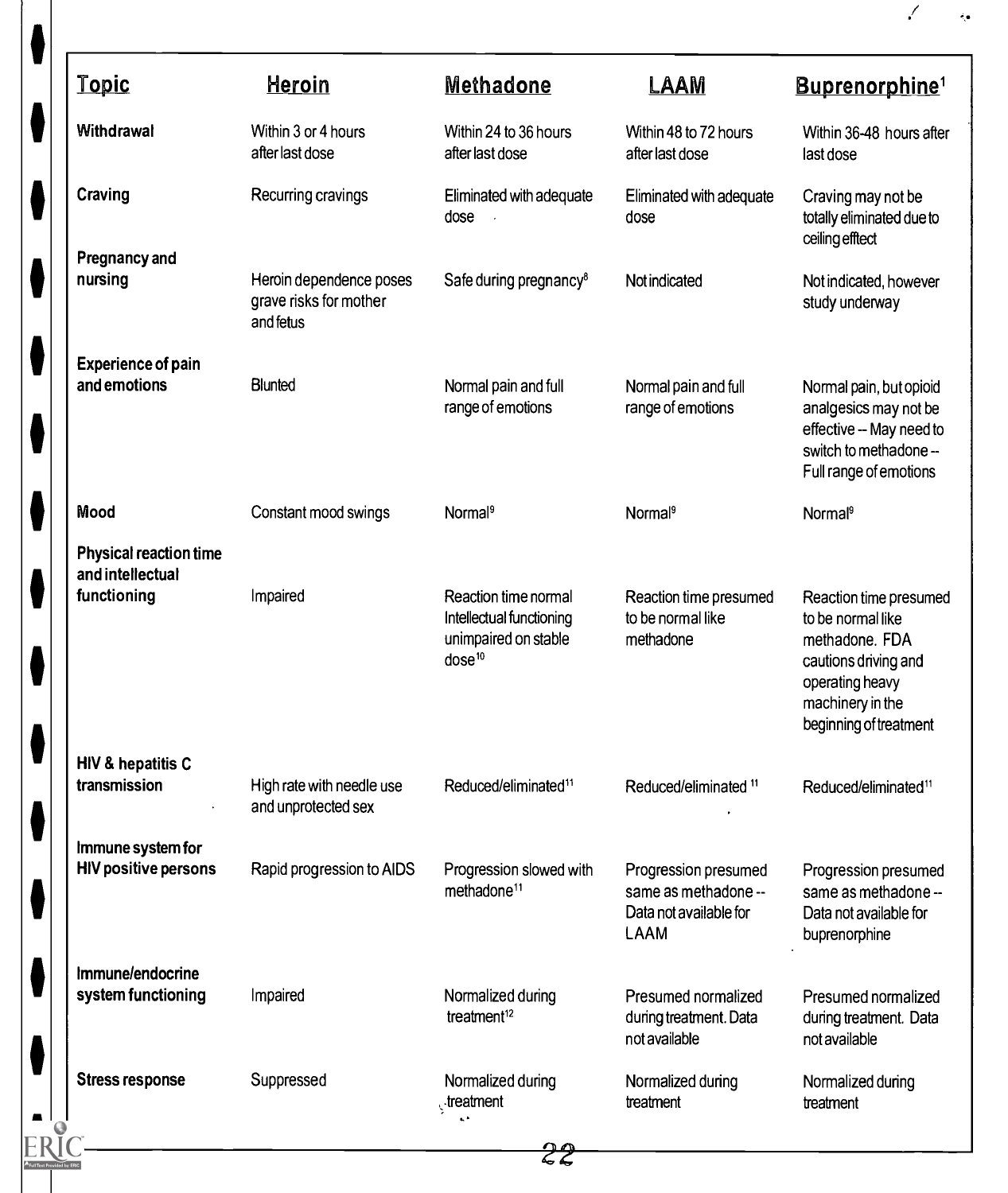| <u>Topic</u>                                               | <u>Heroin</u>                                                                                                                                                                                                                                                                                                                                                                                                                                                                                                                                                                                                                                                                                                                                                                                                                                                                                                                                                                                                                                                                                                                                                                                                                                                                                                                                                                                                                                                                                        | <b>Methadone</b>                                                    | <b>LAAM</b>                                                         | Buprenorphine <sup>1</sup>                                                                                                                        |
|------------------------------------------------------------|------------------------------------------------------------------------------------------------------------------------------------------------------------------------------------------------------------------------------------------------------------------------------------------------------------------------------------------------------------------------------------------------------------------------------------------------------------------------------------------------------------------------------------------------------------------------------------------------------------------------------------------------------------------------------------------------------------------------------------------------------------------------------------------------------------------------------------------------------------------------------------------------------------------------------------------------------------------------------------------------------------------------------------------------------------------------------------------------------------------------------------------------------------------------------------------------------------------------------------------------------------------------------------------------------------------------------------------------------------------------------------------------------------------------------------------------------------------------------------------------------|---------------------------------------------------------------------|---------------------------------------------------------------------|---------------------------------------------------------------------------------------------------------------------------------------------------|
| <b>Criminal activity</b>                                   | High level                                                                                                                                                                                                                                                                                                                                                                                                                                                                                                                                                                                                                                                                                                                                                                                                                                                                                                                                                                                                                                                                                                                                                                                                                                                                                                                                                                                                                                                                                           | Reduced/eliminated                                                  | Reduced/eliminated                                                  | Reduced/eliminated                                                                                                                                |
| Personal relationships                                     | Disrupted                                                                                                                                                                                                                                                                                                                                                                                                                                                                                                                                                                                                                                                                                                                                                                                                                                                                                                                                                                                                                                                                                                                                                                                                                                                                                                                                                                                                                                                                                            | Potential for restoration,<br>Improvement with<br>counseling        | Potential for restoration,<br>Improvement with<br>counseling        | Potential for restoration,<br>Improvement with<br>counseling                                                                                      |
| <b>Employment</b>                                          | Deteriorating performance,<br>loss of employment                                                                                                                                                                                                                                                                                                                                                                                                                                                                                                                                                                                                                                                                                                                                                                                                                                                                                                                                                                                                                                                                                                                                                                                                                                                                                                                                                                                                                                                     | Full functioning                                                    | Full functioning                                                    | Full functioning <sup>13</sup>                                                                                                                    |
| <b>Community impact</b>                                    | Destructive impact; high<br>crime, high death rate,<br>transmission of disease                                                                                                                                                                                                                                                                                                                                                                                                                                                                                                                                                                                                                                                                                                                                                                                                                                                                                                                                                                                                                                                                                                                                                                                                                                                                                                                                                                                                                       | Contributes to public<br>safety, low mortality,<br>increased health | Contributes to public<br>safety, low mortality,<br>increased health | Contributes to public<br>saftey, low mortality,<br>increased health                                                                               |
| 2.<br>3.<br>4.<br>5.<br>6.<br>7.<br>8.<br>9.<br>practices. | Rapid metabolizers and pregnant women may require dosing twice per day.<br>The dose at which heroin is ineffective and overdose potential practically eliminated.<br>The highest doses are equivalent to about 50# mg of methadone. A ceiling or limit exists for buprenorphine's therapeutic effects.<br>Overdose potential is increased if mixed with other depressant drugs such as alcohol or benzodiazepines (anti-anxiety medications).<br>Overdose is rare with opioid-tolerant individuals in opioid treatment.<br>toxicity. Patients with hepatitis C and AIDS can be treated safely with methadone although changes in dose may be necessary.<br>Neonate who shows signs of withdrawal can be treated successfully with paregoric or tincture of opium. HIV-positive/AIDS mothers should not<br>nurse. Mothers with hepatitis C can nurse with caution.<br>Mood remains normal if no other psychiatric or emotional conditions exist.<br>10. Methadone patients over the last 30 years have worked in all types of jobs and professions, including work with complicated machinery and<br>computers, and professional work requiring advanced degrees.<br>11. In conjunction with proper education/counseling, these medications stop the use of heroin, but not injection of other drugs nor unsafe sexual<br>12. Appears to improve immune response when compared to heroin.<br>13. FDA label warning cautions against heavy machinery use or driving during initial phase of treatment. |                                                                     |                                                                     | No serious side effects have been found in opioid-tolerant patients who have been in treatment for over 20 years. Long-term studies show no liver |
| Center for Substance Abuse Treatment<br>www.samhsa.gov     | U.S. DEPARTMENT OF HEALTH AND HUMAN SERVICES<br>Substance Abuse and Mental Health Services Administration                                                                                                                                                                                                                                                                                                                                                                                                                                                                                                                                                                                                                                                                                                                                                                                                                                                                                                                                                                                                                                                                                                                                                                                                                                                                                                                                                                                            | 23                                                                  |                                                                     | Medication Assisted<br>Freatment<br>for the 21st Century                                                                                          |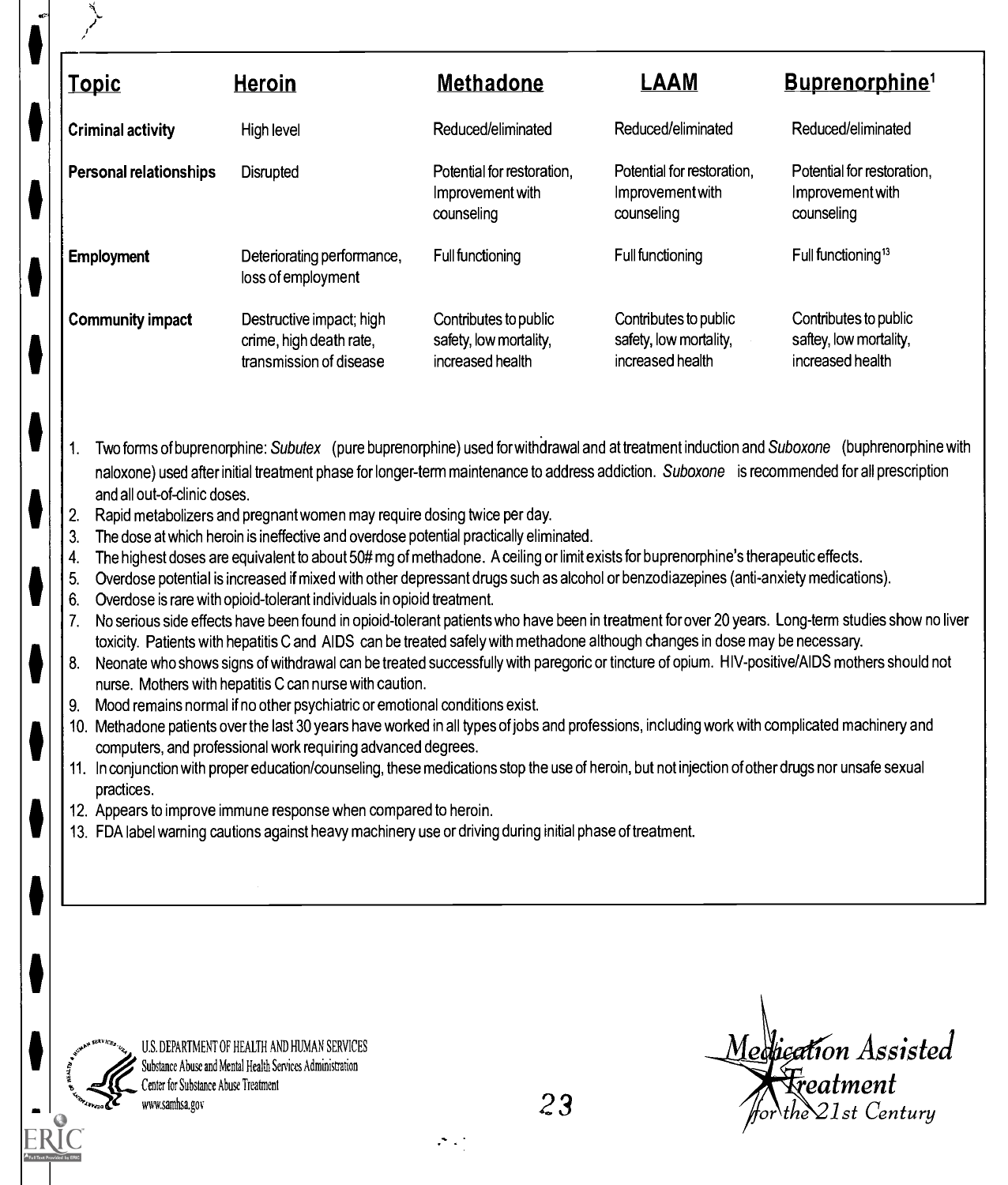## Fact Sheet: Opioid Use and Dependence: Fact Sheet: Opioid Use and Dependence:<br>Dependence: Accided Treatment -Medication Assisted Treatment

## Opioid Use and Dependence  $-$  how widespread is it?

## **Heroin**

医子宫性脊髓痨病 医骨盆的 医血管性 医血管性 医血管性 医心包 医血管性 医血管性 医血管性 医血管

- According to the Office of National Drug Control Policy, in the year 2000 there were more than 977,000 heroin dependent individuals in the United States. Drug Enforcement Administration data indicate that heroin is increasingly available at purer levels throughout the nation. The U.S. Department of Health and Human Services, Substance Abuse and Mental Health Services Administration's (SAMHSA) 2001 National Household Survey on Drug Abuse reports that during the 1990s, heroin incidence rates rose to a level not reached since the 1970s. The survey shows that an estimated 146,000 persons used heroin for the first time in 2000.
- In 2001, for the first time since SAMHSA's Drug Abuse Warning Network (DAWN) data have been collected, the number of mentions of narcotic analgesics in emergency departments (approximately 99,000) exceeded the number of heroin mentions (approximately 93,000). These data point to the fact that many prescription opioid drugs are now being abused by large numbers of people and are leading to a large number of emergency department admissions.
- In 2001, there were 638,484 emergency department visits related to drug abuse, or 252 visits per 100,000 population. Heroin accounted for 37 visits per 100,000 or 15 percent of the total emergency department visits nationwide. From

U.S. DEPARTMENT OF HEALTH AND HUMAN SERVICES Substance Abuse and Mental Health Services Administration Center for Substance Abuse Treatment ... . ww.samhsa.gov

1994 to 2001, emergency department mentions regarding heroin increased 47 percent according to 2001 DAWN data.

Heroin treatment admission rates between 1992 and 2000 increased by more than 100 percent in 18 states. In 1992, no state had a rate higher than 250 per 100,000 population; by 2000 seven states had surpassed that rate, according to the 2000 Treatment Episode Data Set (TEDS).

## Prescription Opioids

Evidence from around the country suggests that a significant percentage of patients in methadone programs are being treated for prescription opioid dependence. For example, Alaska estimates that there are 15,000 prescription opioid abusers in the state and that most methadone patients are not heroin-addicted individuals. One opioid treatment program in southwest Virginia reported that 80 percent of the 290 people in outpatient treatment with methadone named OxyContin® as their primary drug of abuse. According to SAMHSA's Center for Substance Abuse Treatment, in 2003, programs in Virginia and Kentucky reported that approximately 85 percent of admissions cite oxycodone as their primary drug of use. According to the 2001 DAWN data, from 1994 to 2001, emergency department mentions of narcotic analgesics and narcotic analgesic combinations were the most frequently mentioned in drug-related emergency department visits in 2001, constituting 9 percent of all emergency room mentions (99,317). Mentions of these n'arcotic analgesics and combinations rose 44 percent from 1999 to 2001 and 21 percent from 2000 to 2001. Significant long-term in-

Medication Assisted <del>.</del><br>Treatment  $2$ 1st Century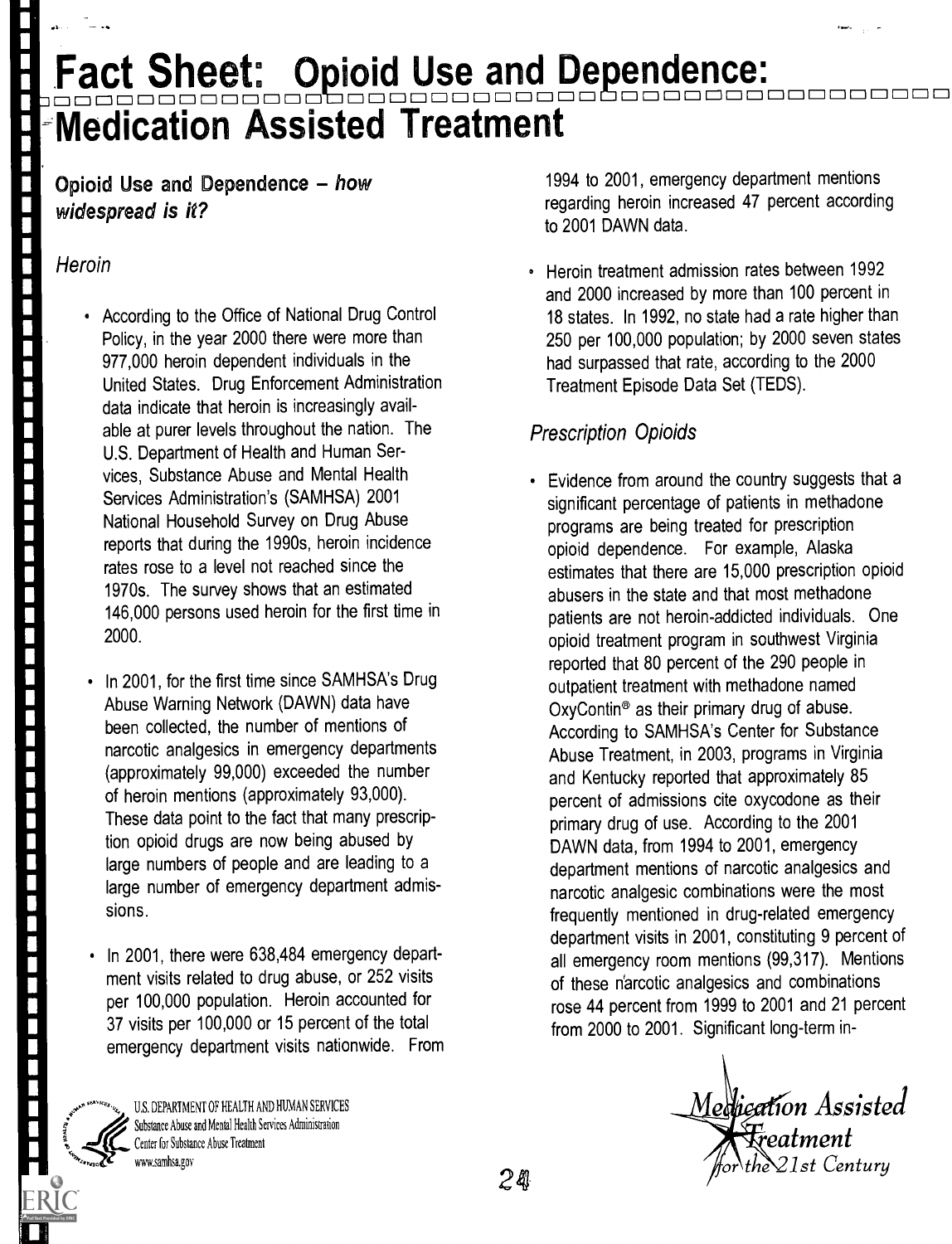a kata sa sa sa sa

ista se se se significa de la compagnia de la compagnia de la compagnia de la co

creases in emergency department mentions of narcotic analgesics and combinations were found for hydrocodone and its combinations (up 131 percent since 1994), methadone (up 230 percent), morphine and its combinations (up 210 percent), oxycodone and its combinations (up 352 percent) and narcotic analgesics that were not specified (up 288 percent).

One year, from 2000 to 2001, methadone mentions increased by 37 percent and oxycodone and its combinations rose 70 percent. Unspecified narcotic analgesics rose 24 percent. Mentions of analgesics containing hydrocodone were statistically unchanged from 2000 to 2001, but were 41 percent higher than in 1999.

## Opiate Use and Addiction  $-$  How is it treated?

A variety of treatments are available for heroin abuse and dependence:

- Long- or short-term residential treatment in a therapeutic community involving counseling in a highly structured residential environment.
- Outpatient programs emphasizing a range of behavioral counseling and psychotherapy.
- Medication assisted treatment that uses agonist or partial agonist medications (see chart at end of fact sheet for definition) such as methadone, LAAM, or buprenorphine to normalize brain chemistry, block the euphoric effects of opioids and relieve physiological cravings, and normalize body functions.
- Use of opioid antagonists (see chart at end of fact sheet for definition), such as naltrexone, to block the effects of opioid drugs; often used to prevent relapse to opioid use in highly selected populations.

While not considered formal treatment, self-help fellowships, such as Narcotics Anonymous and: Methadone Anonymous, that utilize the "self-help" approach to abstinence can be used.

## Methadone Treatment

Methadone treatment provides the patient who is opioid dependent with medication, health, social, and rehabilitation services that relieve withdrawal symptoms, reduce physiological cravings, and allow normalization of the body's functions. Methadone treatment has been available for over 30 years and has been confirmed effective for opioid dependence in numerous scientific studies.

Moreover, in 1997, the U.S. Department of Health and Human Services' National Institutes of Health (NIH) Consensus Panel found the following concerning methadone treatment: "Of the various treatments available, methadone maintenance treatment, combined with attention to medical, psychiatric and socioeconomic issues, as well as drug counseling, has the highest probability of being effective."

Methadone treatment programs are staffed by professionals with medical, clinical, and administrative expertise. Patients receive medication from a health professional. Patients routinely meet with a primary counselor (social worker, caseworker, or certified substance abuse counselor), attend clinic groups, and access medical and social services.

## Methadone Is Not A Substitution of One Drug for Another

Methadone is not a substitute for opioids or any other short-acting opioid, and does not affect individuals in the same way. Methadone does not create a pleasurable or euphoric feeling; rather it relieves physiological opioid craving and is generally chosen by opioid-dependent individuals. Methadone normalizes the body's metabolic and hormonal functioning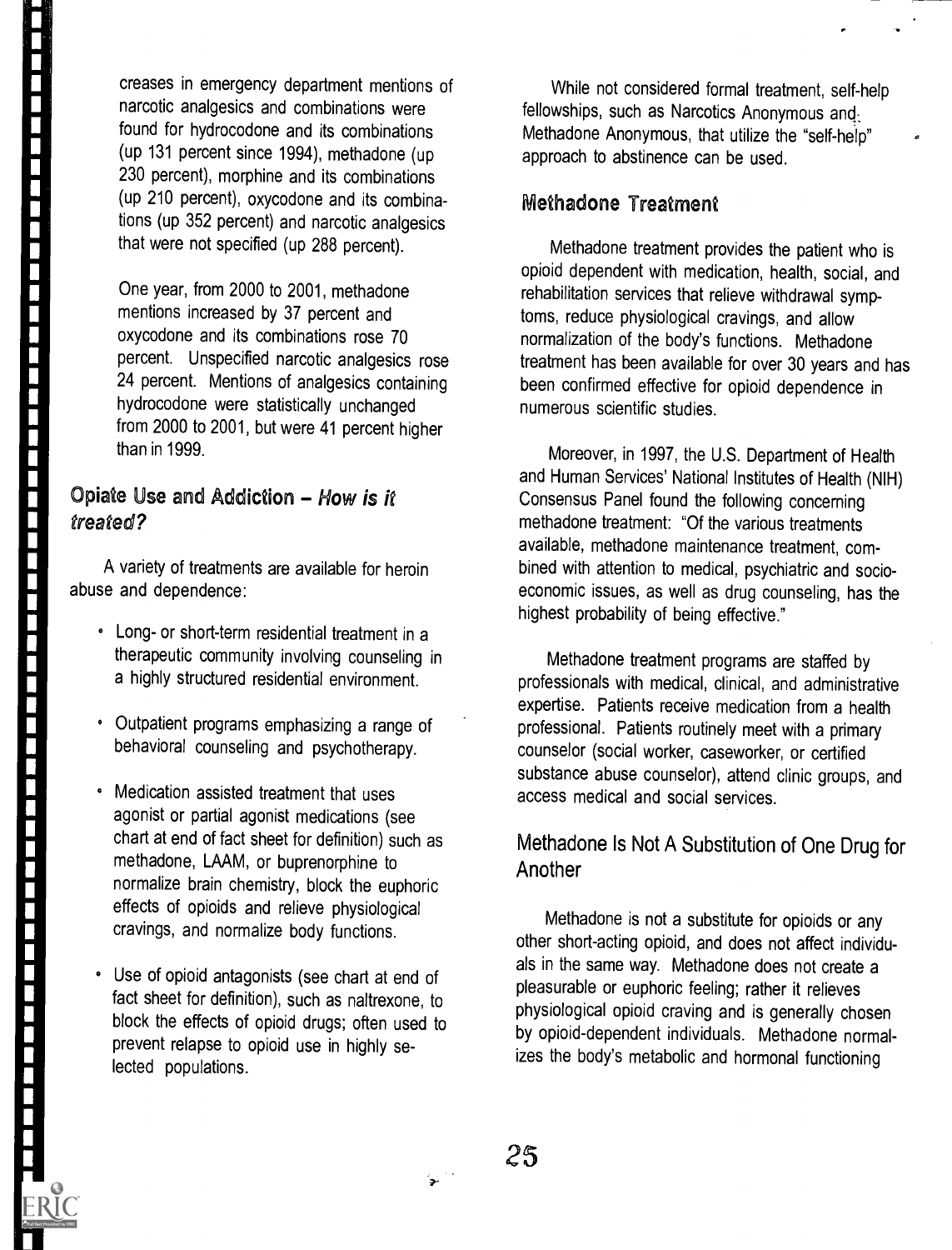that were impaired by the use of heroin or other opioids. It is a corrective, not curative, treatment. Unlike the disruptive nature of short-acting chemicals on the brain, methadone has long-acting properties that provide metabolic stability. For example, methadone creates the physical stability that allows female menses to return to normal cycle after its disruption from heroin use. Methadone allows embryos and fetuses to develop in a safe and stable metabolic environment instead of experiencing withdrawal from heroin every six hours due to the mother's use.

## Absence of Serious Adverse Effects

When taken as prescribed, long-term administration of methadone causes no adverse effects to the heart, lungs, liver, kidneys, blood, bones, brain, or other vital body organs. Some side effects may arise, such as constipation, water retention, drowsiness, skin rash, excessive sweating, and reported change in sexual drive. These may occur during the initial stages of treatment. These symptoms generally subside or disappear as methadone dosage is adjusted and stabilized, or when simple medical interventions are initiated. The myth that methadone rots the bones and teeth and is otherwise physically harmful has been shown to be scientifically unfounded. LAAM, a long-acting agonist medication, has been associated with cardiac irregularities.

#### Medication Interactions

Patients on methadone can be treated with most medications without serious interactions or contraindications. For example, patients with conditions such as hypertension, diabetes, pneumonia, cardiac conditions, cancers, psychiatric disorders, etc. may be treated effectively with routine regimens and medications. However, as with any medication, treatment program

U.S. DEPARTMENT OF HEALTH AND HUMAN SERVICES Substance Abuse and Mental Health Services Administration Center for Substance Abuse Treatment www.samiha.gov  $2\mathbf{6}$ 

physicians must be aware of all other medications that their patients are taking. Coordination of methadone with certain other medications is necessary. For example, certain medications used to treat HIV/AIDS, epilepsy, tuberculosis, and hepatitis C may prompt the need for the program physician to change the methadone dose level. Medications such as dilantin for epilepsy and rifiampin for tuberculosis increase the body's metabolism of methadone and, thus, prompt the need for an adjustment in the methadone dose or possibly splitting the dose to be taken twice daily instead of once. Therefore, it is very important that all physicians (primary care provider, surgeon, methadone treatment program physician, etc.) be aware of each other's involvement with the patient.

## Use of Pain Medication with Methadone **Patients**

Methadone patients, at all dose levels, experience normal pain and, therefore, need analgesia following surgical procedures or any other painful medical or dental procedures. Pain management, which may also include medication, is required for chronic malignant and nonmalignant pain. Methadone maintenance treatment should be continued without lowering the maintenance dose. Opioids such as morphine, oxycodone, and pain-control analgesia (PCA) and even methadone itself can be used to treat methadone patients. However, because of their tolerance to opioids, methadone patients possibly will require higher doses of opioids and at more frequent intervals.

When prescribing methadone as a pain medication, the regular maintenance dose should be maintained and the methadone used for analgesia should be prescribed separately three to four times per day, since methadone's

Medication Assisted **Freatment**<br>he 21st Century  $\omega$ 'or $\lambda$ the $\chi$ 21st Century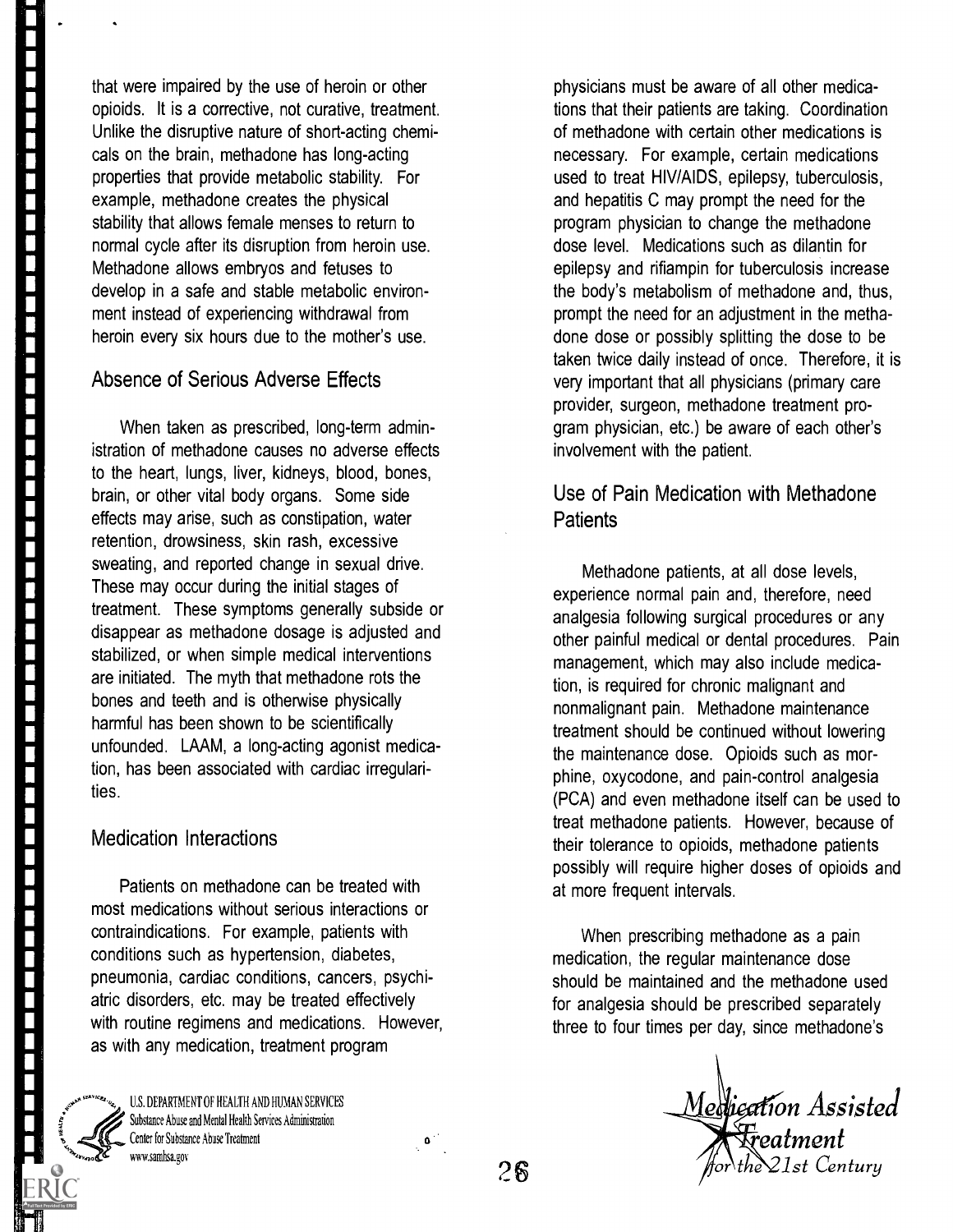analgesic properties last only from four to six hours. Methadone patients should not be prescribed medications for pain that contain opioid antagonists since the antagonists will precipitate withdrawal. According to the NIH Consensus Panel Report, methadone patients can be safely prescribed both opioid and non-opioid analgesics without antagonist properties.

## **Methadone Treatment Truths**

### Cost-Effectiveness

Methadone treatment is an effective contributor to the reduction of the economic and social burdens linked to opioid abuse. Most methadonemaintained patients are able to secure and maintain gainful employment, remain free of illicit or inappropriate use of opioids, improve health, and reduce the risk of exposure to HIV/AIDS.

Methadone treatment has positive outcomes for the individual and for the community. It has been found to be highly cost-effective. The Institute of Medicine in its 1995 report concluded that "methadone maintenance pays for itself on the day it is delivered, and post-treatment effects are an economic bonus."

## Reduction in Heroin and Other Opioid Use

Methadone treatment dramatically reduces opioid use after admission to methadone treatment and further declines as patients remain in treatment. SAMHSA's Services Research and Outcomes Study (SROS) validated these findings in 1998. The study found that "clients in methadone facilities composed the only group showing a significant decrease in heroin use (27 percent decline). Additional outcome follow-up from the California Drug and Alcohol Treatment Assessment (CALDATA), and the National Treatment Improvement Evaluation Study (NTIES) and Drug Abuse Treatment Outcome Study (DATOS), compiled by Gerstein and Johnson of the National Opinion Research Center (NORC) in 1999, found a 39 percent, 51 percent, and 69 percent reduction in

heroin use respectively.

### Reduction in Criminality

Methadone treatment is associated with reduced criminal activity. Decreases in criminal behavior are greater the longer a person is in treatment.

#### Reduction in Risk of HIV/AIDS and Hepatitis

The relationship between intravenous (IV) drug use, needle sharing, hepatitis, and HIV/AIDS exposure is well documented. Higher-dose methadone treatment (over 80 mgs.) is the most effective intervention for reducing the spread of HIV/AIDS and hepatitis, according to the Mount Sinai Journal of Medicine.

## Buprenorphine

The Drug Addiction Treatment Act of 2000 (DATA 2000) permits physicians who are specially trained and meet specific qualifications to prescribe certain Food and Drug Administration (FDA) approved scheduled narcotic medications for the treatment of narcotic dependency. Buprenorphine is the first of these special narcotic medications to be approved by the FDA. DATA 2000 requires the physician to complete a special training course or hold a subspecialty board certification from either the American Board of Medical Specialties or the American Osteopathic Association, or certification from the American Society of Addiction Medicine. Additionally, DATA 2000 requires physicians to submit a notification for a waiver from the special registration requirements in the Controlled Substances Act for the provision of medication-assisted opioid therapy. This waiver allows qualifying physicians to practice medication-assisted opioid addiction therapy with specially FDA-approved narcotic medications for up to 30 patients.

Subutex® (buprenorphine hydrochloride) and Suboxone® (buprenorphine hydrochloride with naloxone hydrochloride) were approved by the Food and Drug Administration on October 8, 2002,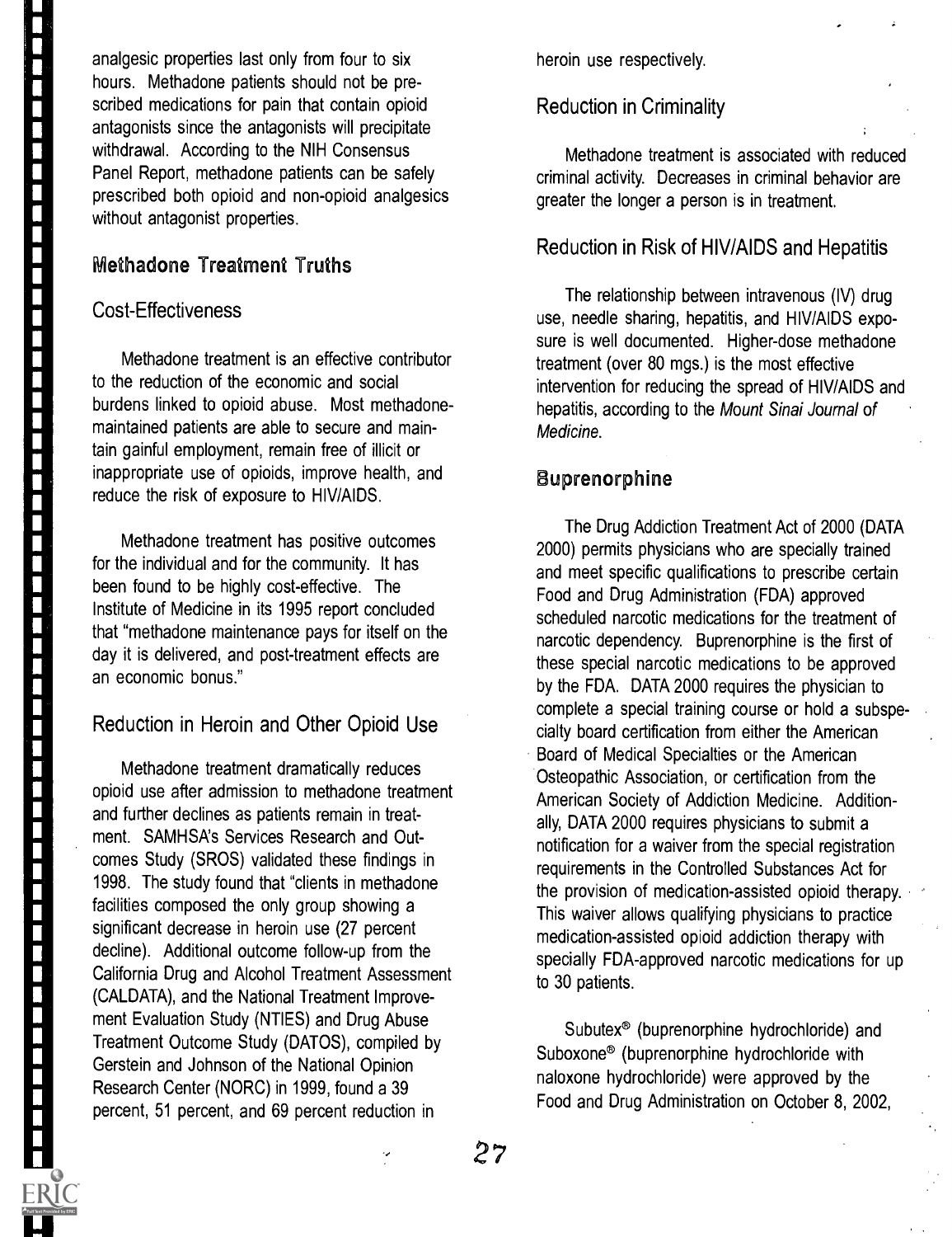for the treatment of opioid dependence. These medications currently are being marketed as sublingual (SL) tablets. Buprenorphine medications will be available through specially trained physicians and opioid treatment programs for the treatment of opioid dependence. Research studies show this medication is similar to methadone in its ability to stabilize functioning so patients can participate in comprehensive treatment for their opioid dependence, according to Schottenfeld, R.S., et al.

In addition to drugs like heroin, addiction to prescription pain relievers like oxycodone, hydrocodone, and codeine are also treated with the new buprenorphine medications. Like methadone, buprenorphine suppresses withdrawal symptoms and blocks the effects of other opioids. A doctor who is qualified can determine if buprenorphine is an appropriate choice of treatment medications for a patient addicted to prescription pain relievers.

People can transfer from methadone to buprenorphine therapy, but because the two medications are different, patients need to be educated by their treatment provider or physician in the effects of, and differences between, agonist (methadone) and partial antagonist (buprenorphine) type drugs. A number of factors affect if buprenorphine is a good choice for someone who is currently in methadone treatment. It is also possible for patients on buprenorphine to be transferred to methadone therapy. Patients interested in learning more about the possibility of transferring therapies should discuss this with the doctor who is prescribing their medication.

The Food and Drug Administration's New Drug Application Labeling states that patients who are methadone-maintained and are considering transferring to buprenorphine as a maintenance medication would need to be at a dose of 30 mgs. or less to make the transition safely. This is to reduce the

interaction of the agonist medication (methadone) with the partial antagonist medication (buprenorphine). The likelihood of developing withdrawal symptoms during the transition increases proportionately with doses above 30 mgs. of methadone.

For additional information, please see the chart at the end of this fact sheet, call 1-800-BUP-CSAT, or visit the official Web site at www.buprenorphine.samhsa.gov

## References

U.S. Department of Health and Human Services, Substance Abuse and Mental Health Services Administration, Drug Abuse Warning Network. Washington, DC, 2000 and 2001.

U.S. Department of Health and Human Services, Substance Abuse and Mental Health Services Administration, Treatment Episode Data Set, Washington, DC, 2001.

U.S. Department of Health and Human Services, National Institutes of Health Consensus Panel Report, 1997, Washington, DC, 1997.

Institute of Medicine, Federal Regulations of Methadone Treatment. Rettig RA, Yarmolinsky A, editors. Washington, DC: National Academy Press; 1995.

U.S. Department of Health and Human Services, Substance Abuse and Mental Health Services Administration, Center for Substance Abuse Treatment, Services Research and Outcomes Study (SROS). Analytic Series: A-5, Washington, DC, 1998.

Joseph, Herman et al. Methadone Maintenance Treatment (MMT): A review of Historical and Clinical Issues. Mount Sinai Journal of Medicine 67 (5) (October-November 2000)

Schottenfeld, R.S., et al, 1997. Buprenorphine versus methadone maintenance for concurrent opioid dependence and cocaine abuse. Archives of General Psychiatry 54(8): 713--720.

U.S. Department of Health and Human Services, Food and Drug Administration, New Drug Application Labeling, ND 20,732, p. 23.



For the company of the company of the company of the company of the company of the company of the company of the company of the company of the company of the company of the company of the company of the company of the comp

F

F

E

U.S. DEPARTMENT OF HEALTH AND HUMAN SERVICES Substance Abuse and Mental Health Services Administration Center for Substance Abuse Treatment www.samhsa.got

28 Medication Assisted eatment 1st Century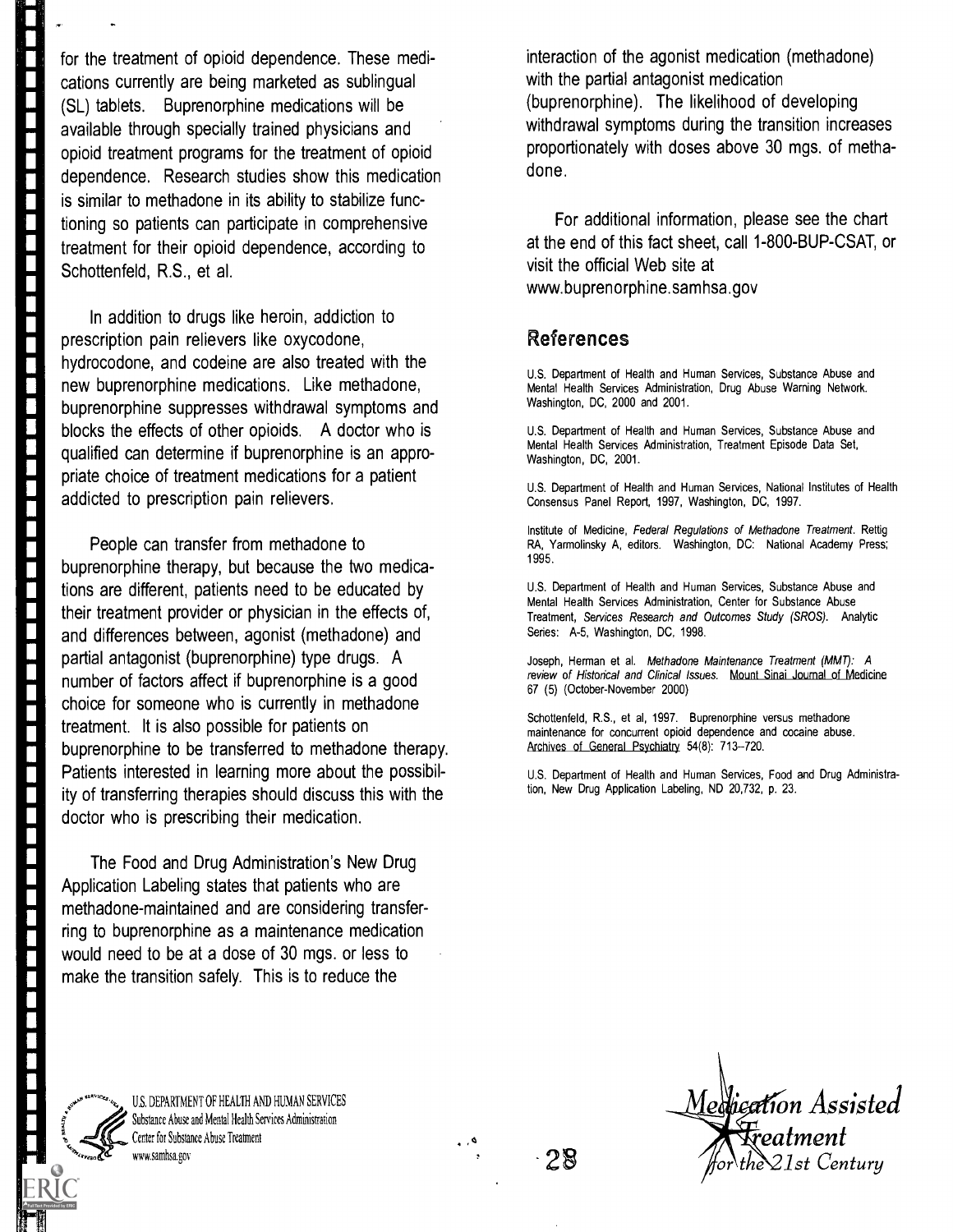|          |                                                                                                                                                                     | Partial Agonist -<br>Agonist                                                                                                                                                                                                    | <b>Antagonist Chart</b>                                                                                                                                                                    | <u> Wiener andere der Frankrischen Barber (Frankrischen Berger der Frankrischen Barber († 1888)</u><br>1990 – Paris Agonist – Paris Adonist – Antagonist Chart                                            |    |
|----------|---------------------------------------------------------------------------------------------------------------------------------------------------------------------|---------------------------------------------------------------------------------------------------------------------------------------------------------------------------------------------------------------------------------|--------------------------------------------------------------------------------------------------------------------------------------------------------------------------------------------|-----------------------------------------------------------------------------------------------------------------------------------------------------------------------------------------------------------|----|
|          |                                                                                                                                                                     | Agonist                                                                                                                                                                                                                         | Agonist<br>Partial                                                                                                                                                                         | Antagonist                                                                                                                                                                                                | ъ. |
|          | Medication                                                                                                                                                          | Methadone and LAAM                                                                                                                                                                                                              | Buprenorphrine combined with<br>Buprenorphrine and<br>Naloxone                                                                                                                             | Naltrexone                                                                                                                                                                                                |    |
|          | Action                                                                                                                                                              | Binds to opiate receptor* and<br>mimics the internal opiate<br>system                                                                                                                                                           | produces minimal agonist<br>Binds to the receptor* but<br>effects                                                                                                                          | blocking the effect of agonists<br>(i.e., morphine, endorphins).<br>Binds to the receptor* and<br>produces no activity, thus                                                                              |    |
|          | Medical Use                                                                                                                                                         | withdrawal. LAAM is only for<br>$\overline{5}$<br>maintenance and medical<br>Methadone can be used<br>maintenance.                                                                                                              | withdrawal. Buprenorphine with<br>stabilization and medical<br>Buprenorphine alone for<br>Naloxone is used for<br>maintenance.                                                             | Maintenance                                                                                                                                                                                               |    |
|          | Effective Dose                                                                                                                                                      | oral daily and LAAM begins at<br>mgs<br>day.<br>Methadone begins at 80<br>60 mgs oral every other                                                                                                                               | day sublingually dissolves under<br>8-32 mgs daily or every other<br>the tongue in 3-7 minutes.                                                                                            | 50 mgs daily oral and 150 mgs<br>oral every other day.                                                                                                                                                    |    |
| $\Omega$ | Blockage                                                                                                                                                            | Starting at 80 mgs                                                                                                                                                                                                              | Starting at 4 mgs                                                                                                                                                                          | At any dose                                                                                                                                                                                               |    |
|          | Effect on Craving                                                                                                                                                   | Completely relieved                                                                                                                                                                                                             | is completely relieved. Because<br>For some individuals the craving<br>craving and need full agonists<br>of the ceiling effect that limits<br>activity, some will experience<br>treatment. | Does not relieve physiological<br>craving and may induce<br>secondary abstinence<br>symptoms resulting in<br>discomfort.                                                                                  |    |
|          | Medical Safety                                                                                                                                                      | indicated. LAAM is associated<br><b>Before</b><br>other day is safe and prevents<br>every<br>Methadone over 80 mgs/day<br>with possible arrhythmia.<br>and LAAM over 60 mgs<br>respiratory depression.<br>starting LAAM, EKG is | ceiling effect reduces possibility<br>For opioid naive individuals,<br>of repiratory depression.                                                                                           | pleasure and other symptoms of<br>complain of discomfort and can<br>cause inability to experience<br>Some patients<br>Protects against respiratory<br>the secondary abstinence<br>depression.<br>syndrome |    |
|          | U.S. DEPARTMENT OF HEALTH AND HUMAN SERVICES<br>Substance Abuse and Mental Health Services Administration<br>Center for Substance Abuse Treatment<br>www.samhsa.gov |                                                                                                                                                                                                                                 |                                                                                                                                                                                            | Medigetion Assisted<br><b>Kreatment</b><br>forthe21st Century                                                                                                                                             |    |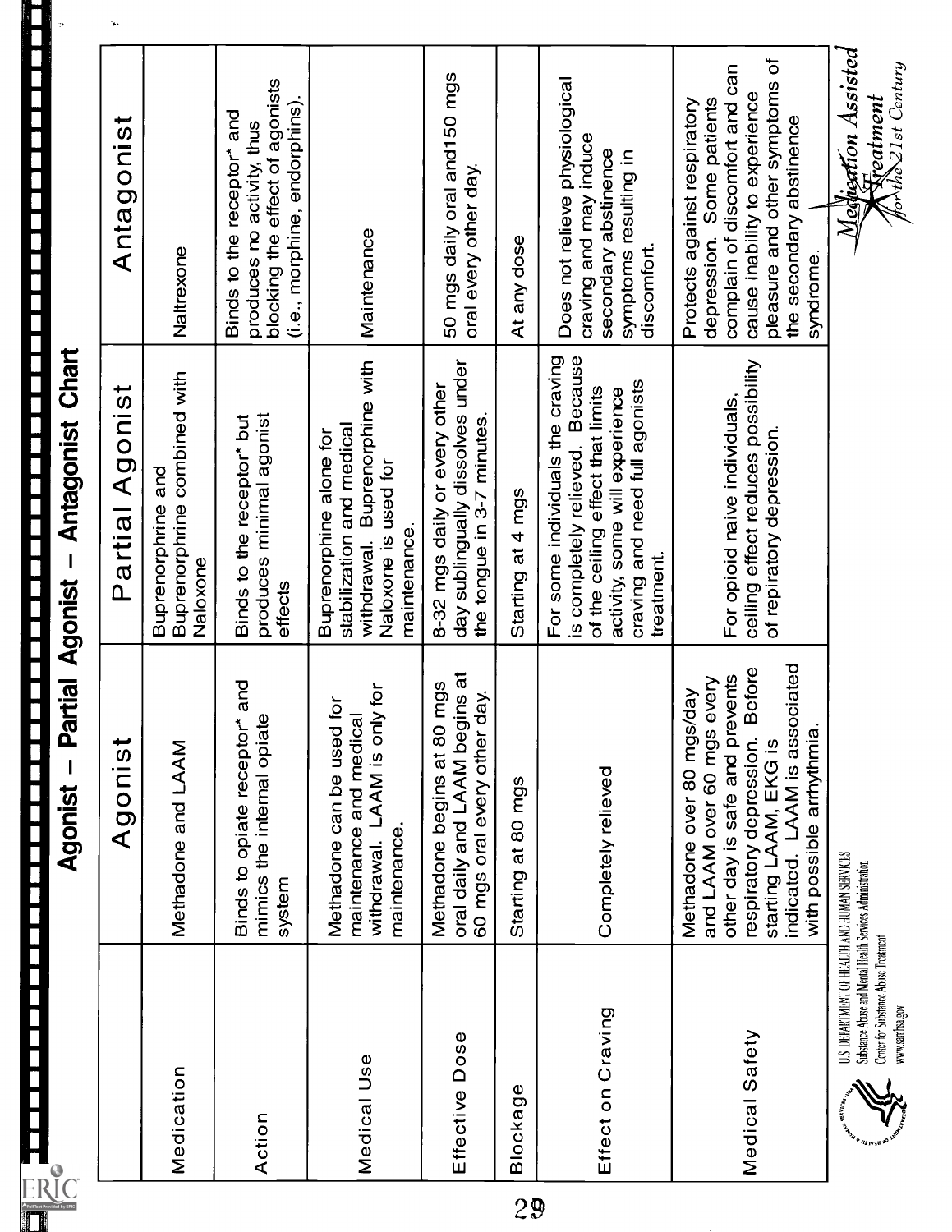|   | さらら<br>5<br>I thanniet<br>I<br>ç<br>Ä<br>l<br>ļ<br>ij                               |  |
|---|-------------------------------------------------------------------------------------|--|
|   | and the contract of the contract of the contract of the contract of the contract of |  |
|   |                                                                                     |  |
| l |                                                                                     |  |

| <b>ERIC</b>                                        | Agonist                                                                                                                                                                                                                                                                                                                                                       | Partial Agonist - Antagonist Chart                                                                                                                                                                     |                                                                                                                                                      |
|----------------------------------------------------|---------------------------------------------------------------------------------------------------------------------------------------------------------------------------------------------------------------------------------------------------------------------------------------------------------------------------------------------------------------|--------------------------------------------------------------------------------------------------------------------------------------------------------------------------------------------------------|------------------------------------------------------------------------------------------------------------------------------------------------------|
|                                                    | Agonist                                                                                                                                                                                                                                                                                                                                                       | Partial Agonist                                                                                                                                                                                        | Antagonist                                                                                                                                           |
| Withdrawal                                         | Methadone after 24 hours<br>LAAM after 72 hours.                                                                                                                                                                                                                                                                                                              | After 48 hours                                                                                                                                                                                         | None                                                                                                                                                 |
| Severity of Withdrawal                             | milder but longer than heroin (7<br>days). LAAM is milder than<br>Methadone symptoms are<br>methadone and longer.                                                                                                                                                                                                                                             | methadone but more protracted.<br>Buprenorphine is milder than                                                                                                                                         | None                                                                                                                                                 |
| Retention in Treatment<br>Patient Acceptance,      | without<br>Good retention with patients in<br>treatment up to 30 years<br>toxic effects.                                                                                                                                                                                                                                                                      | Presumed to be good, but long-<br>term data are not available.                                                                                                                                         | because of craving, secondary<br>abstinence syndrome, and<br>Poor, patients leave early<br>discomfort.                                               |
| Target Population<br>$\mathbf{I}$                  | pregnant women for methadone.<br>adults over 18 but not pregnant<br>LAAM is recommended for<br>All adults over 18 including<br>women.                                                                                                                                                                                                                         | Individuals age 16 and over with<br>patients on very low doses (i.e.,<br>recommended for pregnant or<br>dependence. Methadone<br>30 mgs and under). Not<br>short histories of opioid<br>nursing women. | dependent individuals respond.<br>transferred to agonist or partial<br>Only a small group of opioid-<br>Non-responders should be<br>agonist therapy. |
| Pain Management                                    | Effectively treated with other<br>opioids.                                                                                                                                                                                                                                                                                                                    | No analgesia; action is blocked,<br>medication, must be transferred<br>and if patient needs pain<br>to methadone.                                                                                      | No analgesia; action is blocked,<br>medication must be transferred<br>and if patient needs pain<br>to methadone.                                     |
| Pregnancy                                          | Methadone is recommended.<br>LAAM is not recommended.                                                                                                                                                                                                                                                                                                         | Under study                                                                                                                                                                                            | Contraindicated                                                                                                                                      |
| Breast Feeding                                     | negative and normal caution<br>Methadone is safe with HIV-<br>with HCV. LAAM is not<br>recommended.                                                                                                                                                                                                                                                           | Under study                                                                                                                                                                                            | 10ak<br>Contraindicated                                                                                                                              |
| most resembles the internal opiates in its action. | opiates such as heroin, methadone, and buprenorphine. They can be thought of as a lock (i.e., the receptor) and key (i.e., the opiate). Methadone has the best fit as the key and<br>Receptor: Receptors are found throughout the body. However, in the brain, an opiate receptor is where internal opiates, such as endorphins, bind as well as the external | $\frac{1}{2}$                                                                                                                                                                                          | $\sim$ . $\sim$                                                                                                                                      |

 $\frac{1}{2}$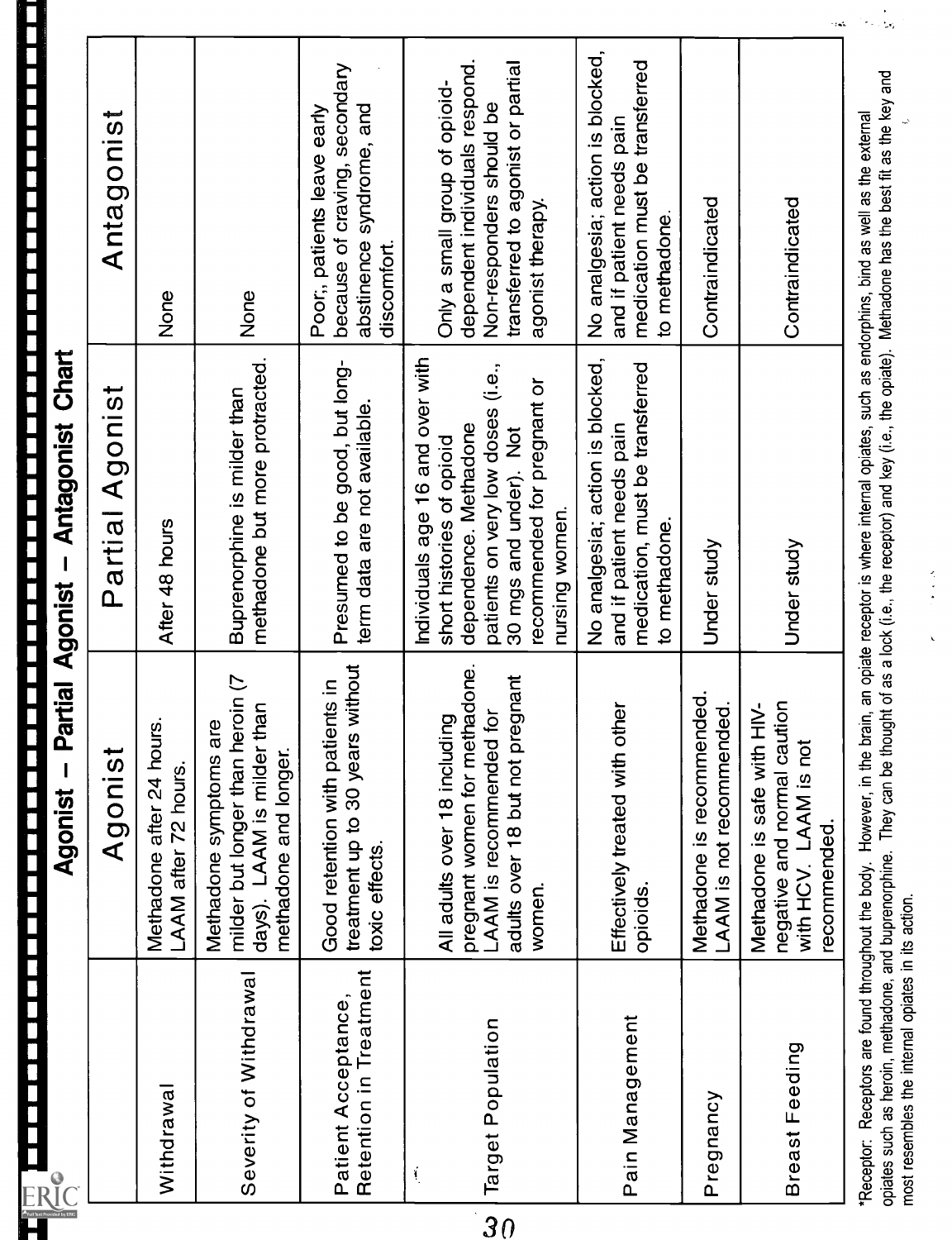## History and Effectiveness of Methadone Maintenance Treatment

Methadone's effectiveness, and the absence of any serious, long-term side effects from using it, have been demonstrated in numerous studies conducted over the past 30 years. Among the most commonly cited outcomes are:

- Consumption of all illicit drugs declines to less  $\bullet$ than 40 percent of pretreatment levels during the first year and eventually reaches 15 percent of pretreatment levels for patients who remain in treatment 2 years or more according to Ball and Ross, 1991; and Hubbard, et al, 1986.
- Crime is reduced substantially: For example, in the most detailed study of treatment outcomes to date, Ball and Ross, 1991, showed that during the first 4 months of treatment, crime decreased from 237 crime days per year per 100 addicted persons during an average year of their addiction to 69 crime days per year per 100 patients, a reduction of more than 70 percent (p. 205), declining further to only 14.5 crime days per year for patients in treatment 6 years or more.
- Fewer individuals become infected with HIV: A study by Metzger, et al, 1993, showed that over a 3-year period, 5 percent of patients in methadone treatment became HIV-positive (over and above those already positive at admission), while among a cohort of out-of-treatment addicts in the same neighborhood, 26 percent became HIV-positive (over and above those already positive at baseline).

• Individual functioning improves, as evidenced in improved family and other social relationships, increased employment, improved parenting, etc., according to the Substance Abuse and Mental Health Services Administrations, Center for Substance Abuse Treatment, 1994, and Lowinson, et al, 1992. For example, the 1992 Lowinson study of the first 15 years of methadone treatment documented employment rates of patients just below 60 percent. Even in the 1980s, when the economy weakened, crack use increased, and HIV infection rates increased dramatically, social productivity levels and employment remained at about 40 percent.

Methadone has been shown to be safe. It produces no serious or long-term side effects, and may improve immune system functioning in people who have experienced the deleterious effects of heroin addiction. Methadone's clinical effectiveness has been documented in more than 300 published research studies, Hubbard, et al, 1986; Sells, et al, 1979. Furthermore, "comprehensive methadone maintenance, when combined with appropriate prenatal care, can reduce the incidence of obstetrical and fetal complications...and there is no reported evidence of any toxic effects of methadone in the woman, fetus, or child" according to the Institute of Medicine, 1995. Finally, at an annual average cost of \$4,000/patient, methadone maintenance treatment is cost effective as stated in the Federal Register, 1999. The Treatment Outcome Prospective Study (TOPS), analyzed the average cost of treatment; rates of criminal activities; costs to society of various crimes; and economic benefits and costs. Using these data, Harwood, et al, 1988, found that for every \$1 invested in treatment, \$4 is recovered in social costs.



U.S. DEPARTMENT OF HEALTH AND HUMAN SERVICES<br>Substance Abuse and Mental Health Services Administration Center for Substance Abuse Treatment<br>
www.samhsa.gov

31

Medication Assisted .<br>Freatment  $2$ 1st Century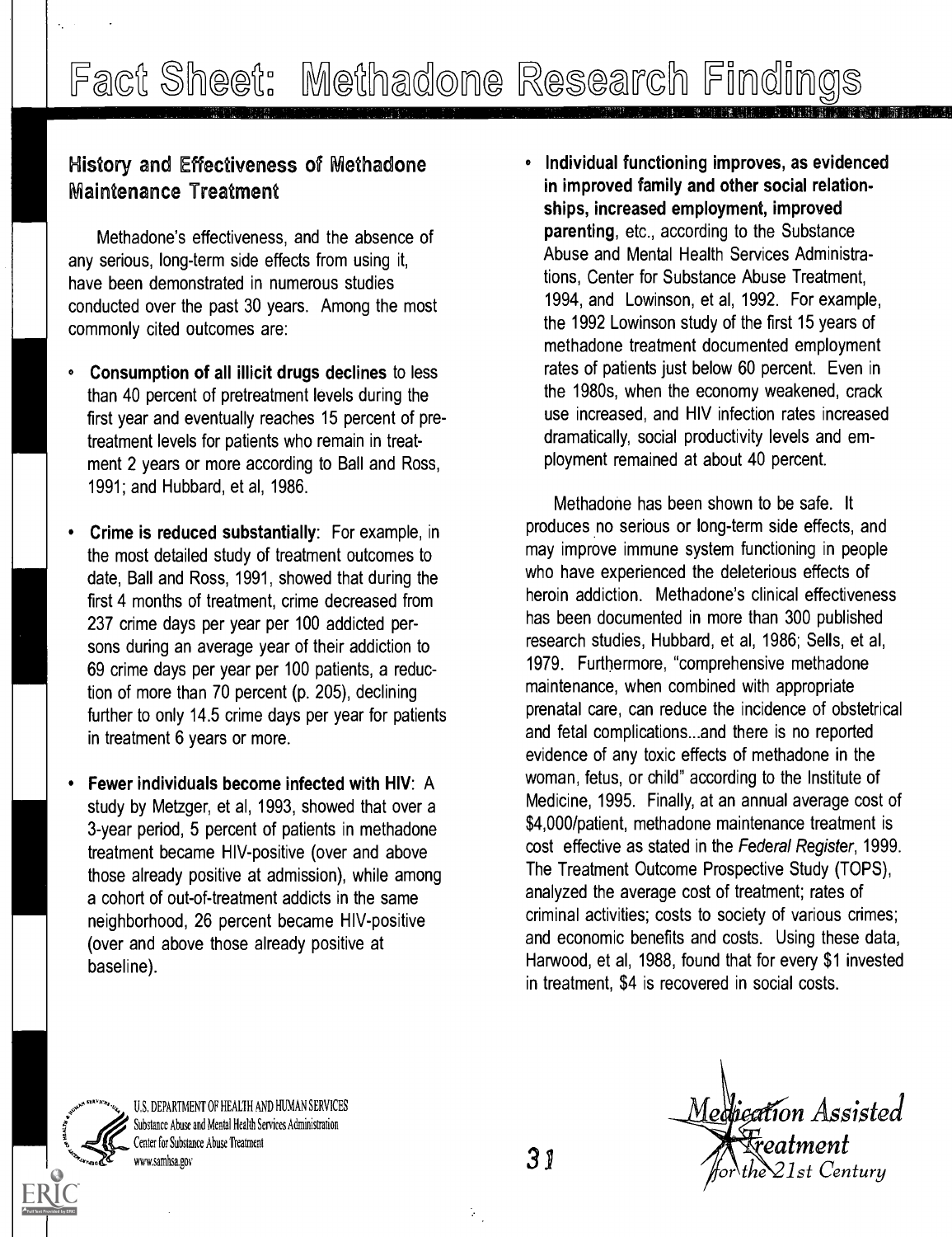#### References

Ball, J.C.; and Ross A., The Effectiveness of Methadone Maintenance Treatment: Patients, Programs, Services, and Outcomes. New York: Spring-Verlag, 1991.

U.S. Department of Health and Human Services, Substance Abuse and Mental Health Services Administrations, Center for Substance Abuse Treatment. State Methadone Treatment Guidelines (Treatment Improvement Protocol Series 1), Mark W. Parrino, Consensus Panel Chair. Rockville, MD DHHS, 1993.

#### 64 Federal Register 39826, July 22, 1999.

Harwood, H.J.; Hubbard, R.L.; Collins, J.J.; and Rachal, J.V. The costs of crime and the benefits of drug abuse treatment: a cost-benefit analysis using TOPS data. In: Compulsory Treatment of Drug Abuse: Research and Clinical Practice (NIDA Research Monograph Series). Rockville, MD: DHHS, 1988.

Hubbard, R.L., and Marsden, M.E. Relapse to use of heroin, cocaine and other drugs in the first year of treatment. In: Relapse and Recovery in Drug Abuse, NIDA Research Monograph 72. Rockville, MD: U.S. Government Printing Office, 1986.

Institute of Medicine. Federal Regulation of Methadone Treatment, edited by Rettig, R.A., and Yarmolinsky, A. editors. Washington, DC: National Academy Press, 1995.

Lowinson, Joyce H., et al, Methadone Maintenance. In: Substance Abuse: A Comprehensive Textbook, Second Edition, Lowinson, J.H.; Ruiz, P.; Millman, R.B.; and Langrod, J.G., editors. Baltimore: Williams & Wilkins, 1992, pp. 550--561.

Metzger, et al, HIV seroconversion among in and out of treatment intravenous drug users: An 18-month prospective follow-up. AIDS (6) 9, 1993: 1049--56.

Sells, S.B.; R.G. Demaree; and C.W. Hornick. Comparative Effectiveness of Drug Abuse Treatment Modalities, NIDA Services Research Administrative Report. Washington, DC: NIDA, 1979.